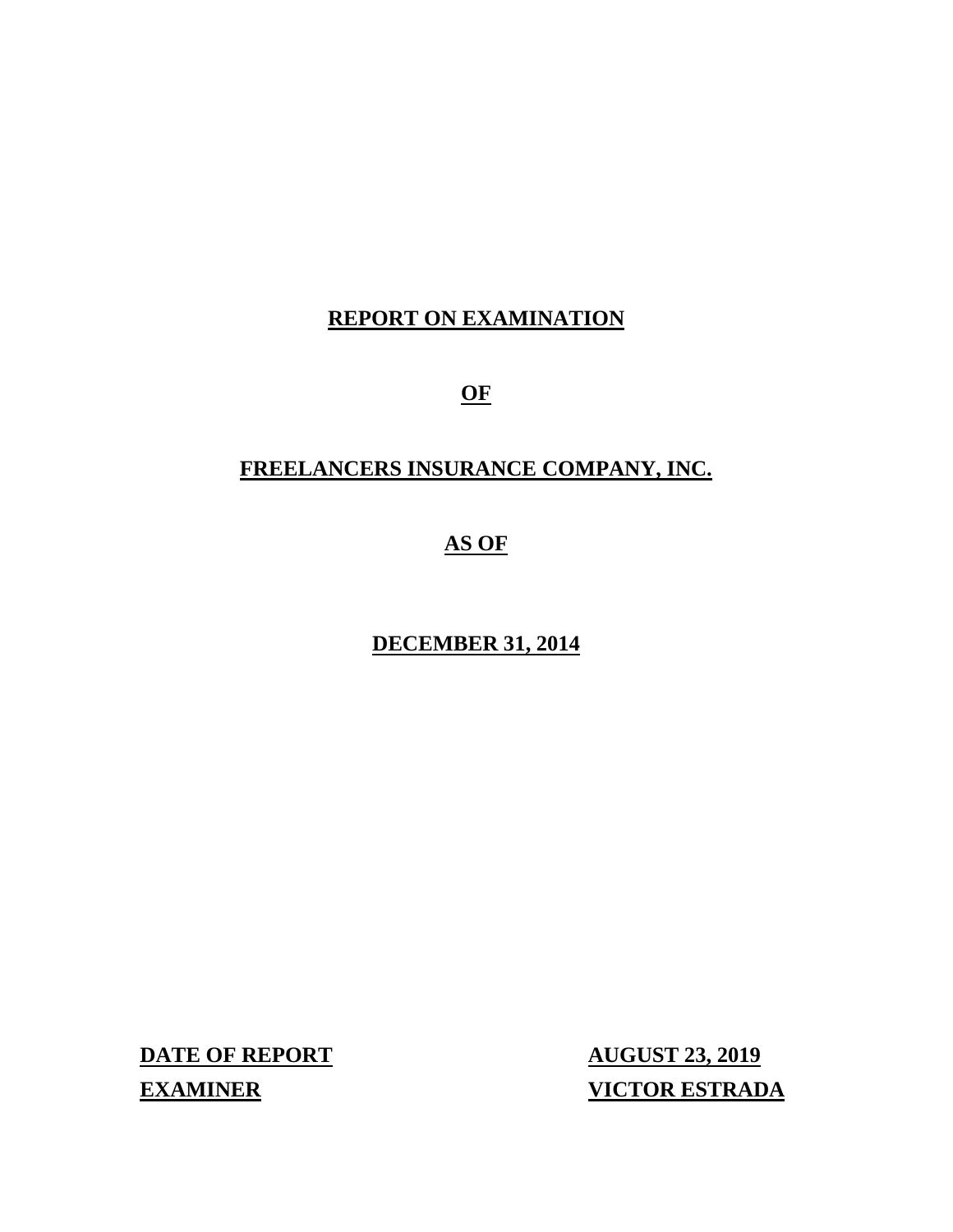# **TABLE OF CONTENTS**

| <b>ITEM NO.</b> |                                                                                                                                              | <b>PAGE NO.</b>  |
|-----------------|----------------------------------------------------------------------------------------------------------------------------------------------|------------------|
| 1.              | Scope of the examination                                                                                                                     | $\overline{2}$   |
| 2.              | Description of the Company                                                                                                                   | 4                |
|                 | A. Management and controls                                                                                                                   | 5                |
|                 | B. Audit Committee charter                                                                                                                   | $\boldsymbol{7}$ |
|                 | C. Audit Committee membership                                                                                                                | 8                |
|                 | D. Territory and plan of operation                                                                                                           | 9                |
|                 | E Reinsurance                                                                                                                                | 11               |
|                 | F. Holding company system                                                                                                                    | 12               |
|                 | G. Dividends                                                                                                                                 | 16               |
|                 | H. Accounts and records                                                                                                                      | 17               |
|                 | I. Significant operating ratios                                                                                                              | 21               |
| 3.              | <b>Financial statements</b>                                                                                                                  | 22               |
|                 | A. Balance sheet                                                                                                                             | 23               |
|                 | B. Statement of revenue and expenses and capital and<br>surplus                                                                              | 24               |
| 4.              | Claims unpaid                                                                                                                                | 25               |
| 5.              | Market conduct activities                                                                                                                    | 26               |
|                 | A. Claims processing                                                                                                                         | 26               |
|                 | B. Explanation of benefits statements                                                                                                        | 27               |
|                 | C. Circular Letter No. 9 (1999) – Adoption of Procedure<br><b>Manuals</b>                                                                    | 28               |
| 6.              | Standards for Prompt, Fair and Equitable Settlement of Claims<br>for Health Care and Payments for Health Care Services<br>("Prompt Pay Law") | 29               |
| 7.              | Facilitation of examination                                                                                                                  | 30               |
| 8.              | Subsequent events                                                                                                                            | 30               |
| 9.              | Compliance with prior report on examination                                                                                                  | 33               |
| 10.             | Summary of comments and recommendations                                                                                                      | 38               |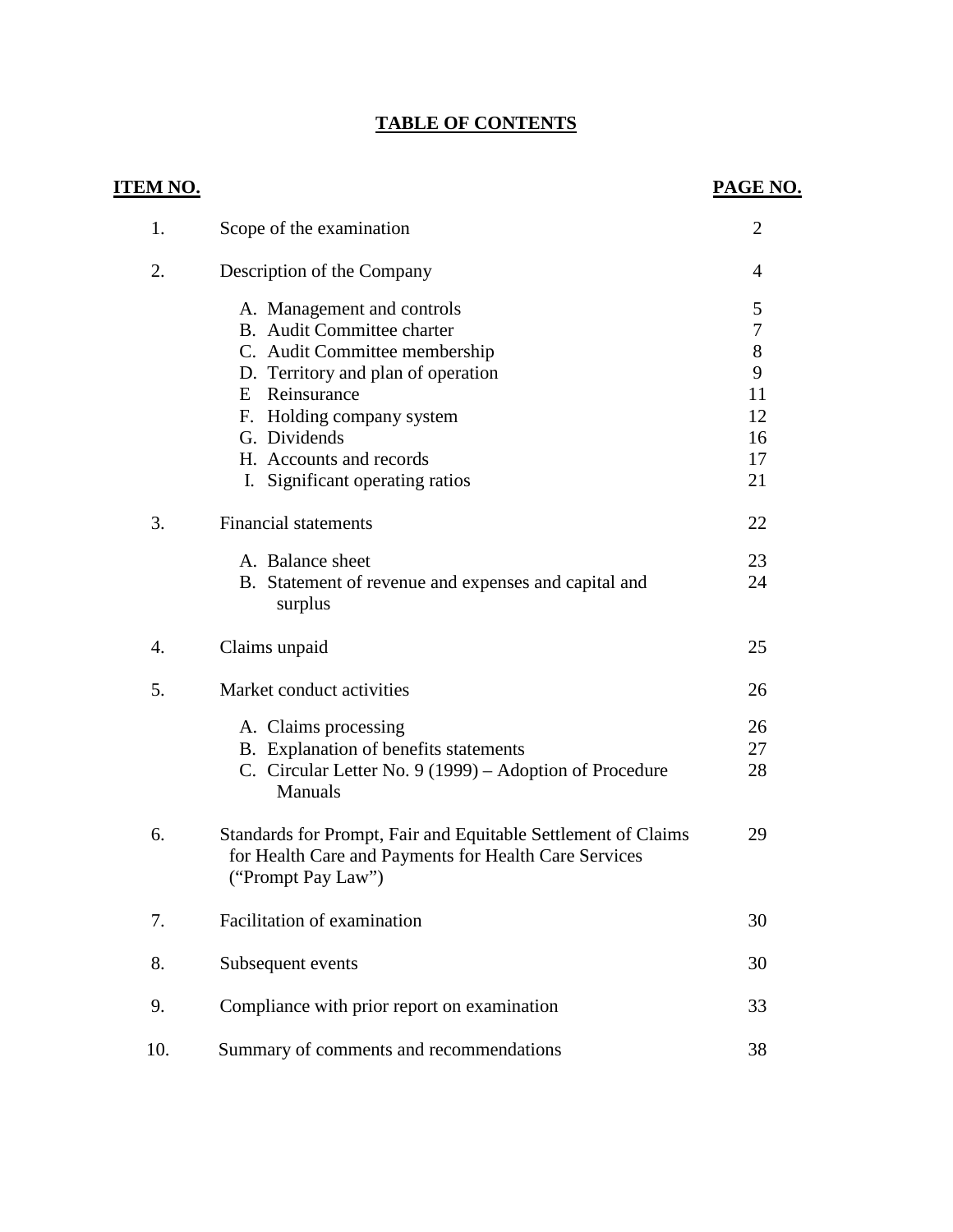

# **Department of<br>Financial Services**

**ANDREW M. CUOMO** Governor

**LINDA A. LACEWELL Superintendent** 

August 23, 2019

Honorable Linda A. Lacewell Superintendent of Financial Services Albany, New York 12257

Madam:

Pursuant to the provisions of the New York Insurance Law, and acting in accordance with the instructions contained in Appointment Number 31489, dated June 6, 2016, attached hereto, I have made an examination into the condition and affairs of Freelancers Insurance Company, Inc., a for-profit stock accident and health insurer licensed pursuant to the provisions of Article 42 of the New York Insurance Law, as of December 31, 2014, and submit the following report thereon.

The examination was conducted at the home office of Freelancers Insurance Company, Inc., located at 408 Jay Street, Brooklyn, New York.

Wherever the designations "Freelancers," "FIC" or the "Company" appear herein, without qualification, they should be understood to indicate Freelancers Insurance Company, Inc.

Wherever the designation "FUI" appears herein, without qualification, it should be understood to indicate Freelancers Union, Inc., the Parent of Freelancers Insurance Company, Inc.

Wherever the designation the "Department" appears herein, without qualification, it should be understood to indicate the New York State Department of Financial Services.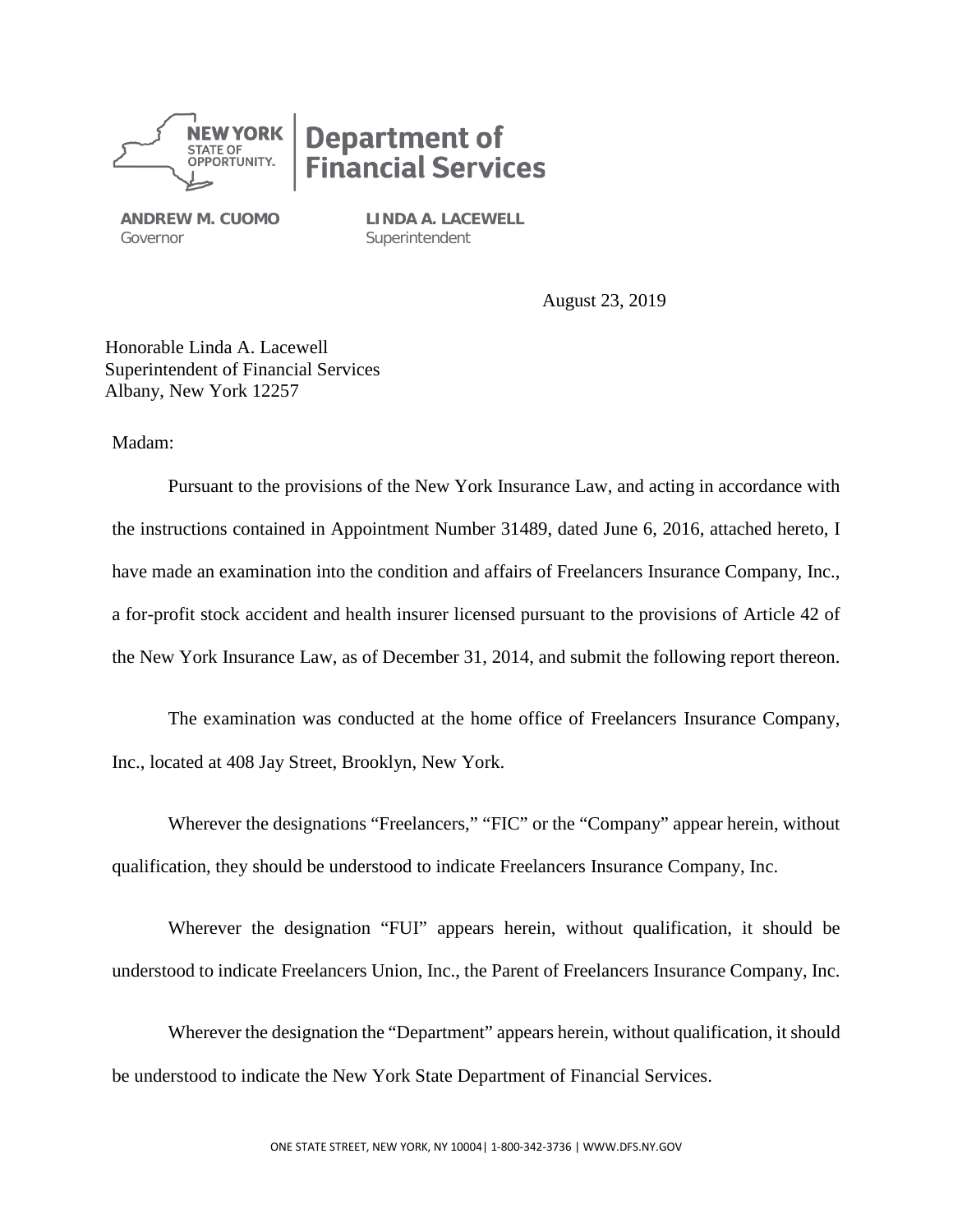#### **1. SCOPE OF THE EXAMINATION**

The Company was previously examined as of December 31, 2009. This examination was a combined (financial and market conduct) examination and covered the five-year period January 1, 2010 to December 31, 2014. The financial component of the examination was conducted as a financial examination, as defined in the National Association of Insurance Commissioners ("NAIC") *Financial Condition Examiners Handbook, 2015 Edition* (the "Handbook"). The examination was conducted observing the guidelines and procedures in the Handbook. Where deemed appropriate by the examiner, transactions occurring subsequent to December 31, 2014, were also reviewed.

The examination was conducted on a risk-focused basis in accordance with the provisions of the Handbook, which provides guidance for the establishment of an examination plan based on the examiner's assessment of risk in the Company's operations and utilizes that evaluation in formulating the nature and extent of the examination. The examiner planned and performed the examination to evaluate Freelancers' current financial condition, as well as identify prospective risks that may threaten the future solvency of the Company.

The examiner identified key processes, assessed the risks within those processes and assessed the internal control systems and procedures used to mitigate those risks. The examination also included an assessment of the principles used and significant estimates made by management, an evaluation of the overall financial statement presentation, and determined management's compliance with the Department's statutes and guidelines, Statutory Accounting Principles, as adopted by the Department, and NAIC annual statement instructions.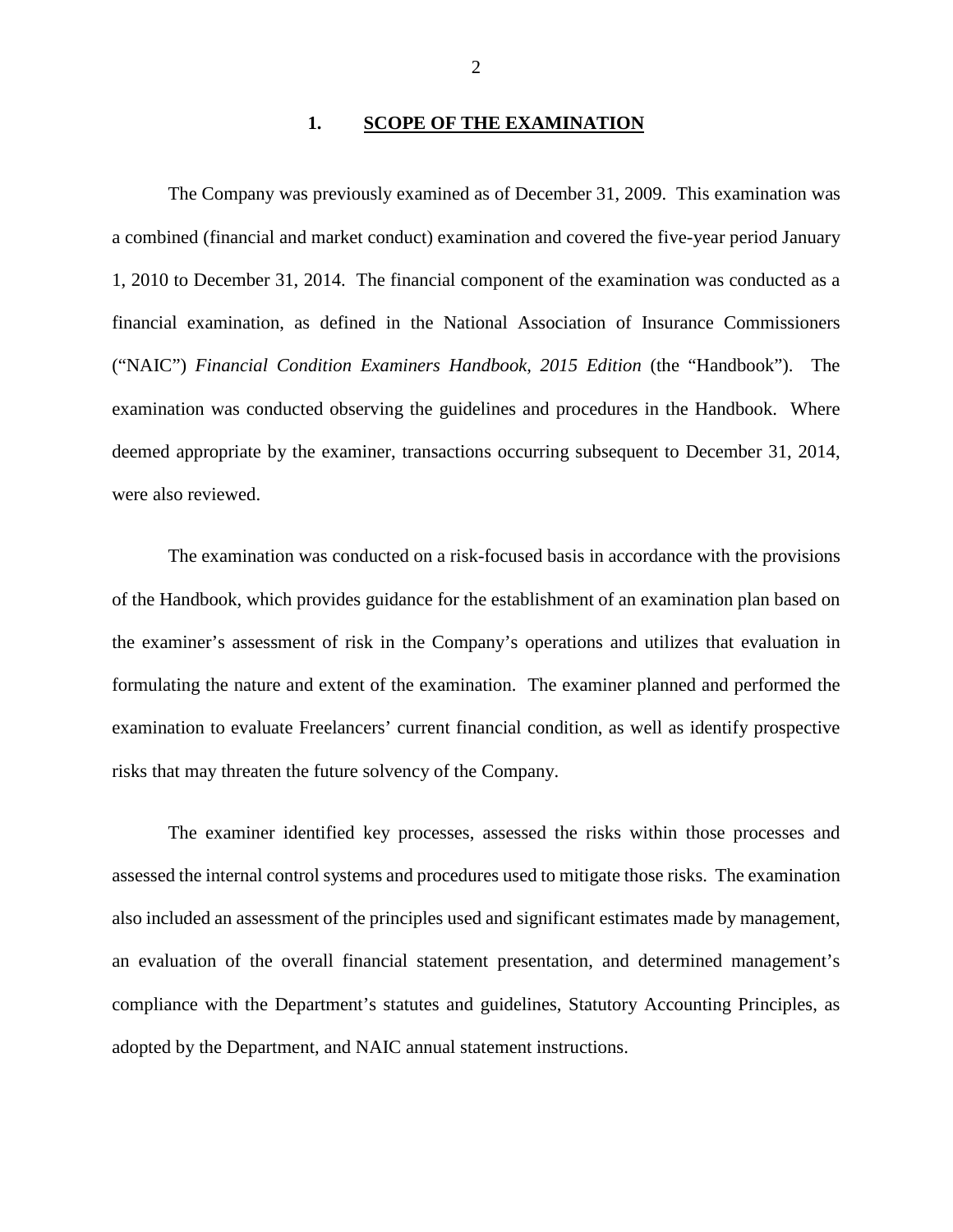Information concerning the Company's organizational structure, business approach and control environment were utilized to develop the examination approach. The examination evaluated the Company's risks and management activities in accordance with the NAIC's nine branded risk categories.

These categories are as follows:

- Pricing/Underwriting
- Reserving
- Operational
- Strategic
- Credit
- Market
- Liquidity
- Legal
- Reputational

The Company was audited annually for the years 2010 through 2014 by the accounting firm, BDO USA, LLP ("BDO"). The Company received an unmodified opinion in each of those years. Certain audit workpapers of BDO were reviewed and relied upon in conjunction with this examination. A review was also made of Freelancers' corporate governance structure.

The examiner reviewed the corrective actions taken by the Company with respect to the recommendations concerning issues contained in the prior report on examination. The results of the examiner's review are contained in Item 9 of this Report.

This report on examination is confined to financial statements and comments on those matters which involve departures from laws, regulations or rules, or which require explanation or description.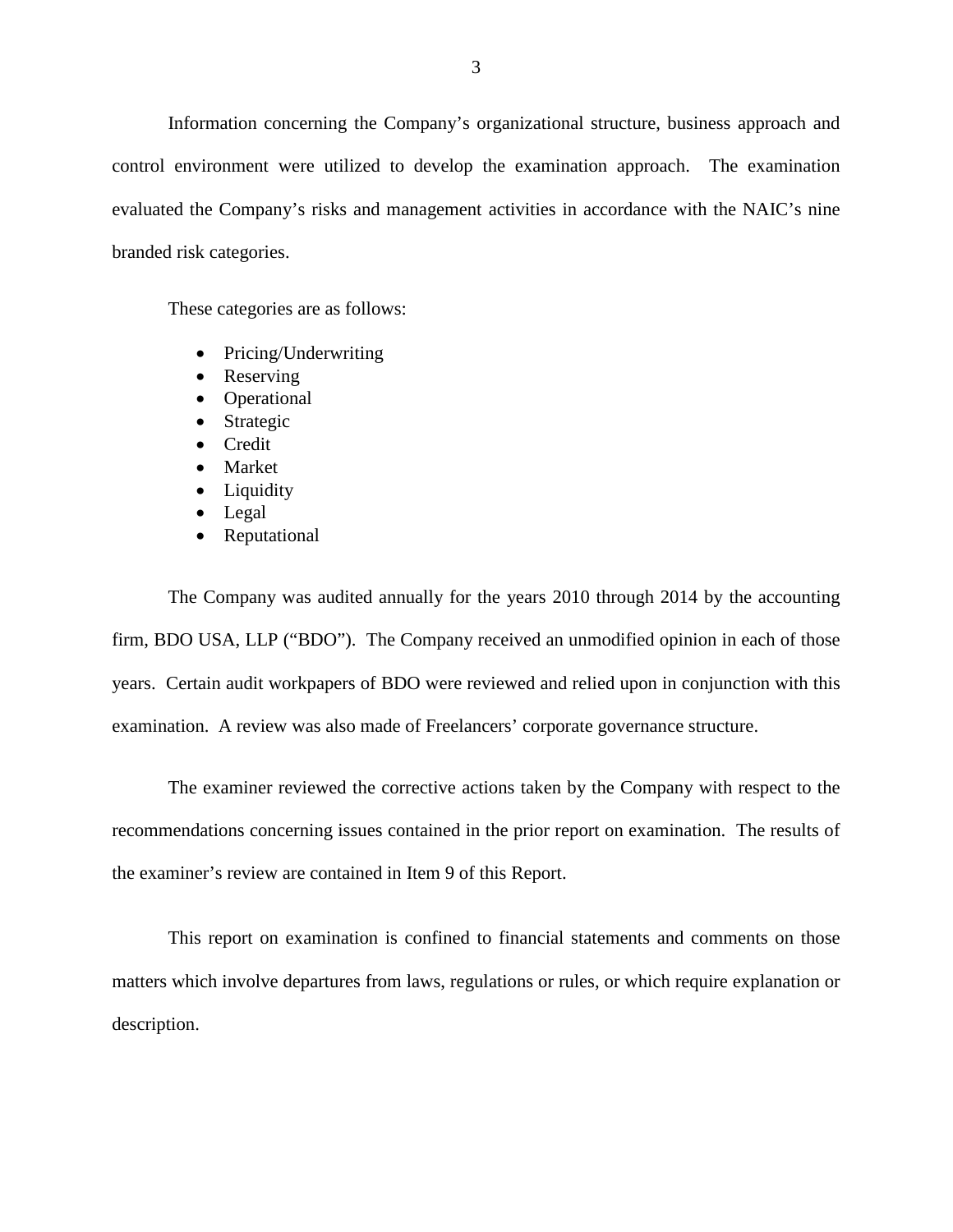#### **2. DESCRIPTION OF THE COMPANY**

Freelancers Insurance Company, Inc., was incorporated in the State of New York on January 28, 2008, as a for-profit stock corporation. The Company was licensed by the Department on November 10, 2008, as an accident and health insurer pursuant to Article 42 of the New York Insurance Law, and commenced writing business on January 1, 2009.

Concurrent with its licensing, the Company was permitted, until January 1, 2010, to limit enrollment to only the association group members of Freelancers Union, Inc., Freelancers' Parent.

In order to continue enrolling only Freelancers Union, Inc. ("FUI") members beyond January 1, 2010 (the date stipulated in which Freelancers was to offer open enrollment to all small groups and individuals), the Company submitted an application for participation in the independent workers demonstration project pursuant to Section 1123 of the New York Insurance Law. Section 1123 of the New York Insurance Law became effective on September 16, 2009, and Freelancers filed an application with the Department on October 7, 2009.

The Company was permitted to restrict enrollment to FUI's members during the Department's review of the application. The application was approved by the Department on December 7, 2010.

As of January 1, 2014, in accordance with the Affordable Care Act, FIC's insurance products were open to the public. On September 19, 2014, the Department approved the Company's filing for a withdrawal from the New York health insurance market. Effective December 31, 2014, the Company ceased writing business.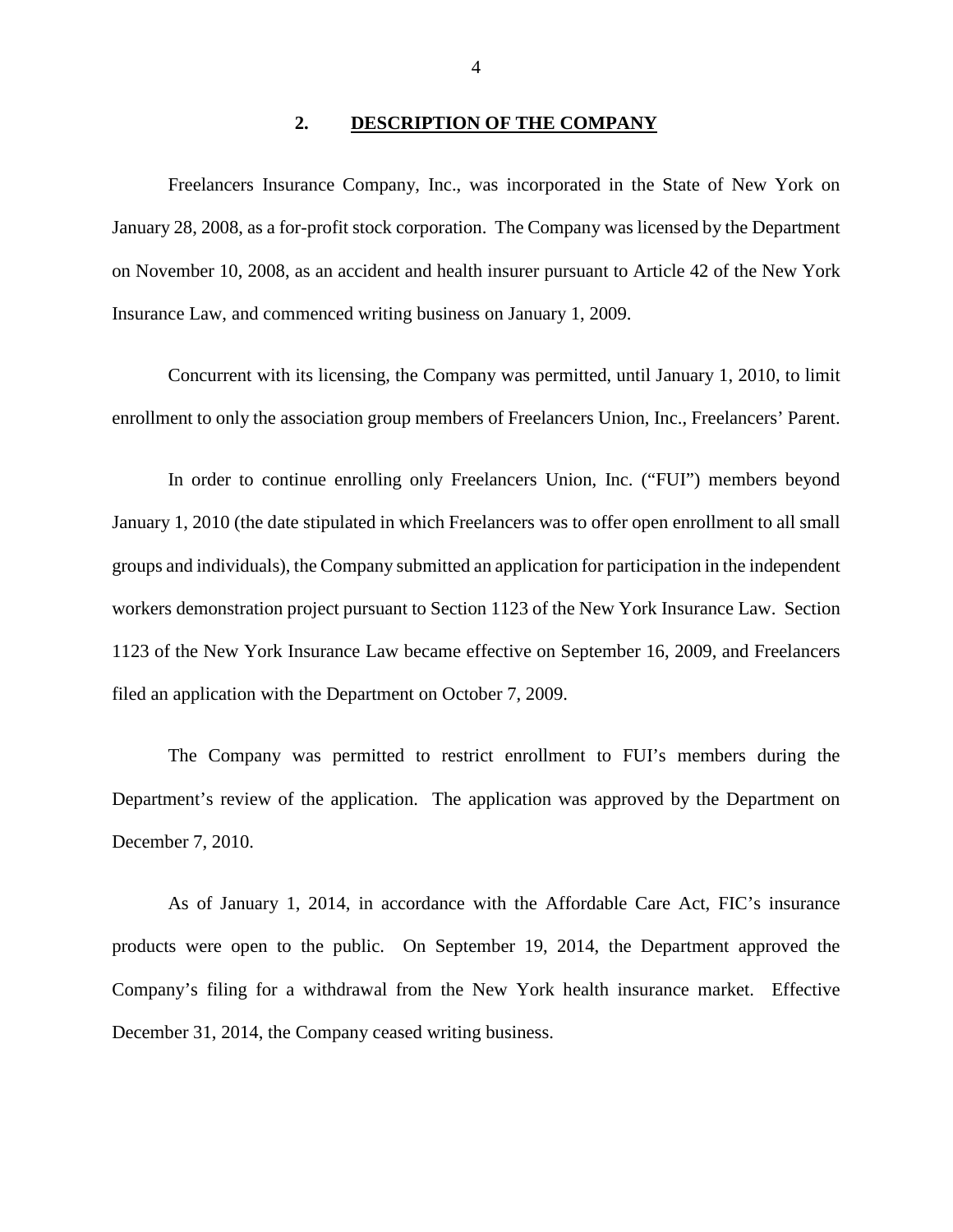#### A. Management and Controls

The Company's by-laws provide for a Board of Directors ("Board") consisting of at least seven (7) members, but not more than thirteen (13).

The following eight (8) members comprised the Company's Board as of December 31,

2014:

| Director           | <b>Principal Business Affiliation</b>     |
|--------------------|-------------------------------------------|
| Nancy Biberman     | Corporation Co-Founder and President,     |
| Pelham, NY         | Women Housing and Economic Development    |
| Trisala Chandaria  | Co-Founder,                               |
| New York, NY       | Temboo                                    |
| <b>Ohad Folman</b> | Founder and Chief Executive Officer,      |
| Tel-Aviv, Israel   | Practi Technologies Ltd.                  |
| Sara Horowitz      | President and Chief Executive Officer,    |
| Brooklyn, NY       | Freelancers Insurance Company, Inc.       |
| Hanan Kolko        | Shareholder and Director,                 |
| Montclair, NJ      | Meyer, Suozzi, English & Klein            |
| David Landis       | Financial Writer,                         |
| Brooklyn, NY       | Jacobs Levy Equity Management             |
| Megan Mardiney     | Principal and Creative Director,          |
| Brooklyn, NY       | The Mardiney Group                        |
| Andrea Phillips    | Vice President of Urban Investment Group, |
| New York, NY       | Goldman Sachs                             |
|                    |                                           |

The following individuals were Freelancers' executive officers as of December 31, 2014:

| Sara Horowitz   | President and Chief Executive Officer |
|-----------------|---------------------------------------|
| Hanan Kolko     | Vice-President                        |
| Andrea Phillips | Secretary/Treasurer                   |

It should be noted that effective March 1, 2018, Ms. Sara Horowitz resigned from her position as the Chief Executive Officer of the Company, and effective March 22, 2018, Ms. Caitlin Pearce, was named acting Chief Executive Officer.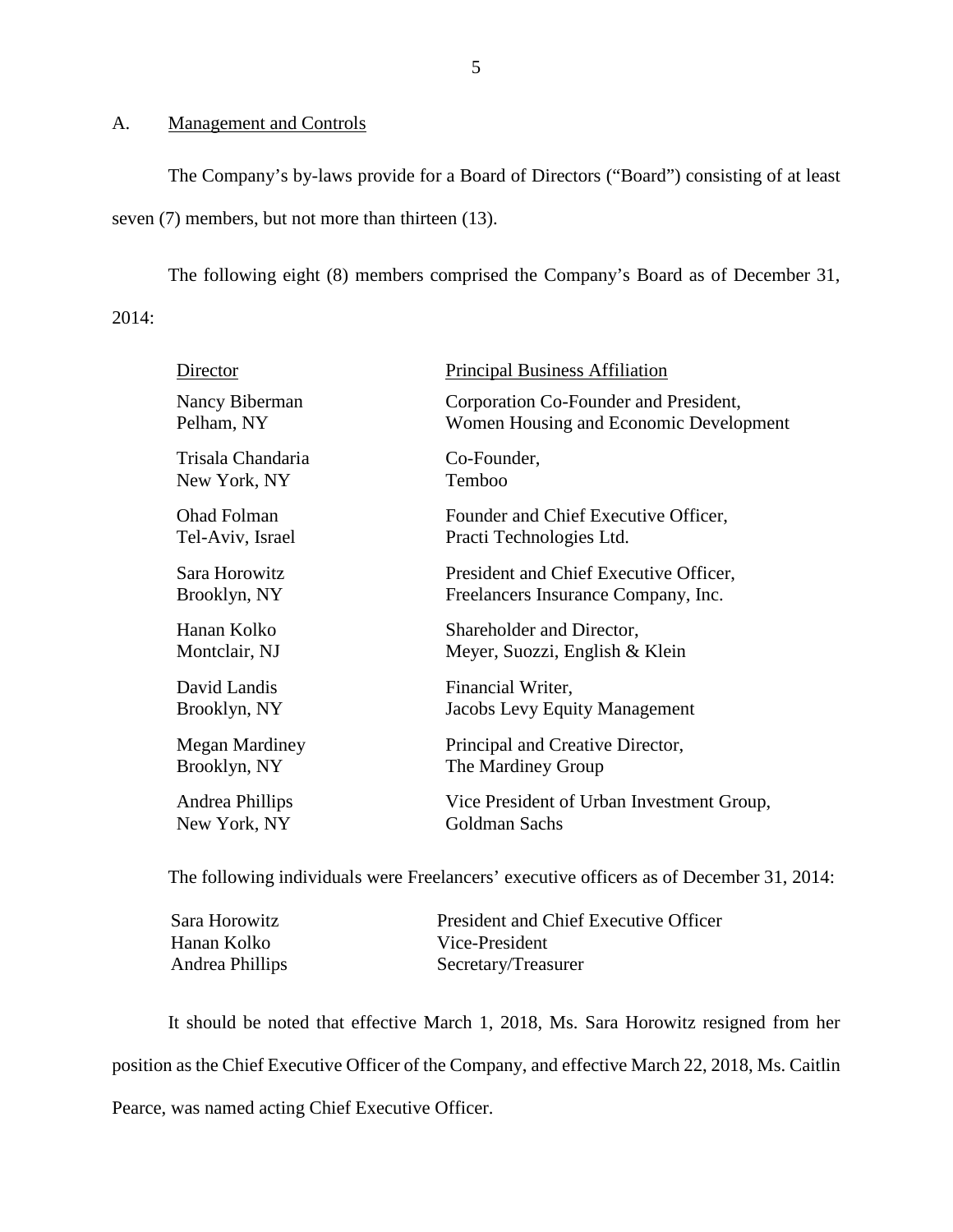The Company's by-laws provide for an annual meeting of the Board of Directors immediately after Freelancers' shareholders' annual meeting, which is held in June of each year. In addition, regular meetings of the Board of Directors are to be held as designated by resolutions of the Board or by the written consent of all the Directors. It is important that Board meetings are held regularly; at least quarterly, so that the Directors can discharge their responsibility to oversee the Company's operations, strategies and policies.

It is recommended that the Company hold Board meetings regularly, at least quarterly, so that the Directors can discharge their responsibility to oversee the Company's operations, strategies and policies.

During the exam period, Freelancers' Board of Directors held annual meetings as well as several regular meetings. During the review of the attendance at said meetings, the following was noted:

- In 2011, three (3) Board members (Nancy Biberman, Matthew Hancock and Andrew Kassoy) attended 33% (1/3) of the meetings they were eligible to attend.
- In 2012, three (3) Board members (Nancy Biberman, Matthew Hancock and Andrea Phillips) attended 33% of the meetings they were eligible to attend.
- In 2013, two (2) Board members (Matthew Hancock and Charles Heckscher) did not attend any of the meetings they were eligible to attend.
- Also, in 2013, Andrew Kassoy attended 33% of the meetings he was eligible to attend.
- In 2014, Andrea Phillips attended 25% of the meetings she was eligible to attend.

Directors' attendance at Board meetings is critical to exercise their duties in a management oversight function. Board members have a fiduciary responsibility and must evince an ongoing interest in the affairs of the Company. It is essential that Board members attend meetings consistently and set forth their views on relevant matters so that appropriate policy decisions may be reached by the Board. Members who fail to attend at least one-half of the Board's regular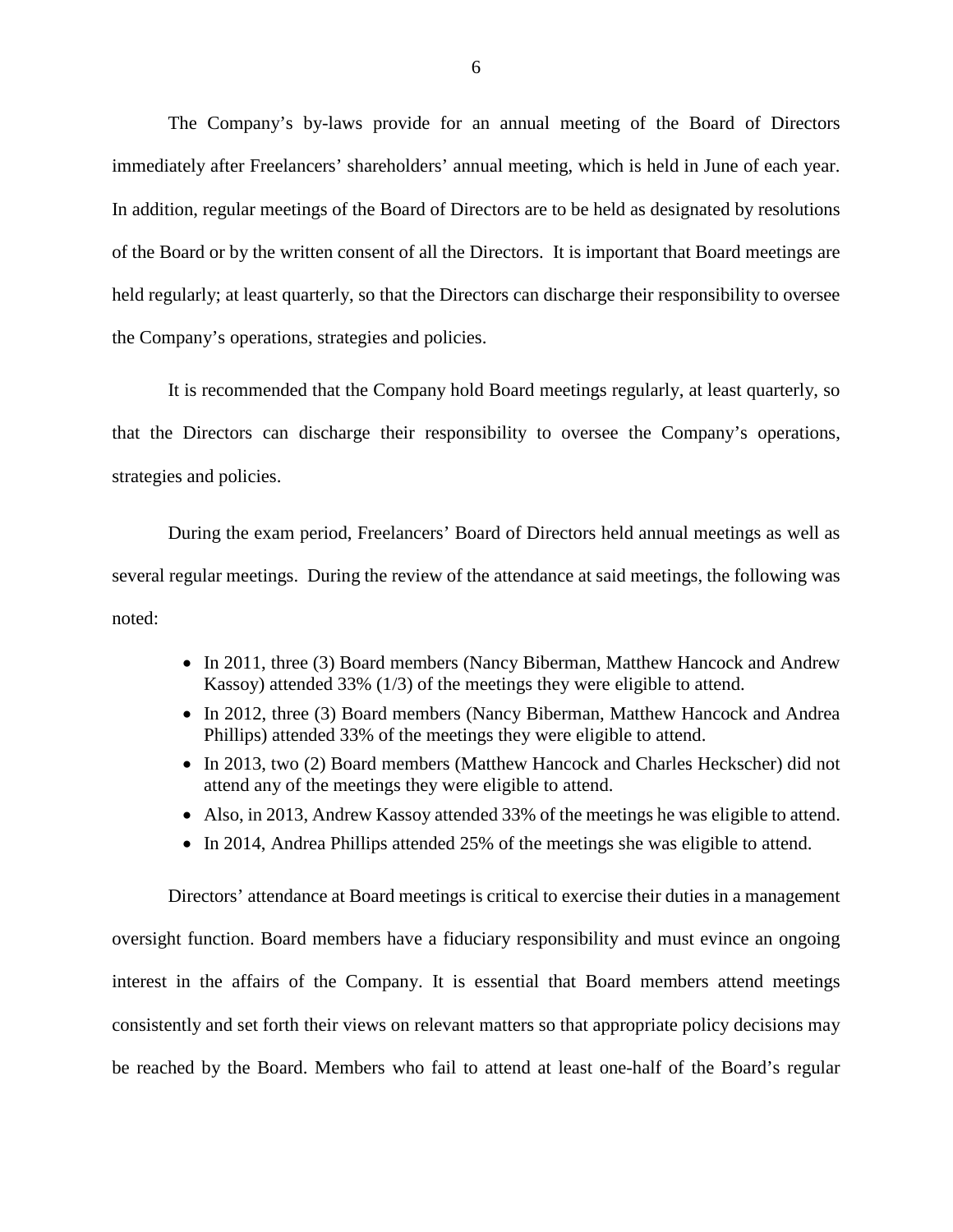meetings they are eligible to attend, do not fulfill such criteria. Board members who are unable or unwilling to attend meetings consistently should resign or be replaced.

It is recommended that Board members attend at least 50% of the meetings they are eligible to attend.

It is also recommended that Board members who are unable or unwilling to consistently attend meetings resign or be replaced.

It should be noted that Board members Stephanie Buchanan and Matthew Hancock were not listed on the Jurat Page for the Company's annual statement filings for calendar years 2011 and 2012, respectively.

It is recommended that the Company exercise greater care when completing its financial statements.

Additionally, it should be noted that upon reading the minutes of the Board meetings, it could not be determined which individuals were elected to serve as Directors.

It is recommended that FIC's Board minutes clearly reflect the names of those members who are elected to serve as Directors of its Board.

#### B. Audit Committee Charter

The Audit Committee Charter, Item III; *Organization / Structure / Meetings* states, in part:

*"The Committee shall meet as frequently as circumstances dictate, but not less than twice annually, in order to discharge its responsibilities…the Audit Committee should meet with the external auditor…This meeting concerning the receipt of the report should include an executive session without the presence of management."* 

It should be noted that only one (1) Audit Committee meeting was held in 2011. Additionally, no Executive Session was held in 2011.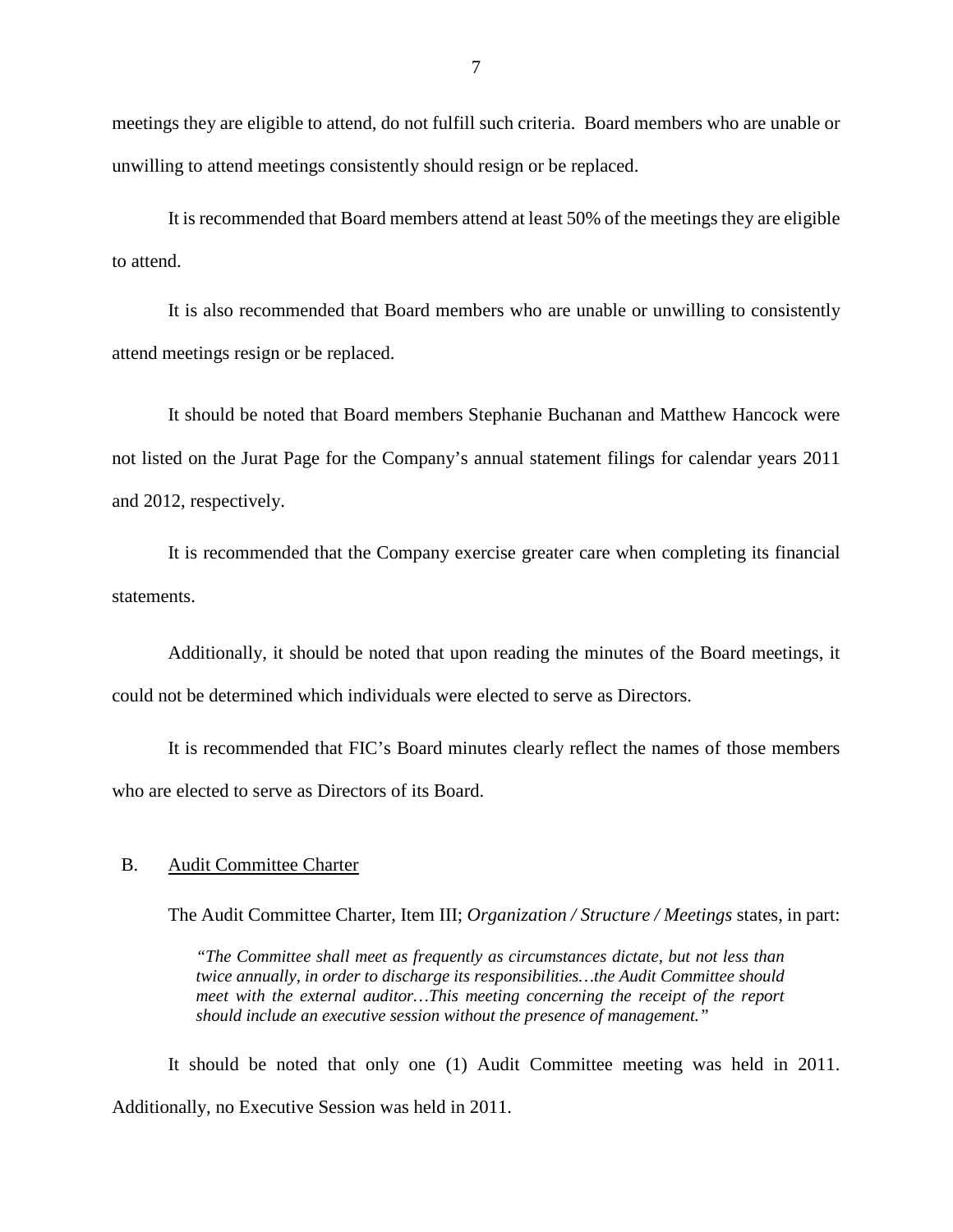The Audit Committee Charter, Item II; *Membership of Audit Committee*, states:

*"No more than one member of the Company's Finance Committee may serve on the Audit Committee."*

For the years 2013 and 2014, two (2) members of FIC's Finance Committee served on its

Audit Committee.

It is recommended that FIC comply with its Audit Committee Charter by having no more

than one member from its Finance Committee serve on its Audit Committee.

It is also recommended that FIC fully comply with its Audit Committee Charter by having

an Audit Committee meeting no less than twice annually, and its Executive Session annually.

#### C. Audit Committee Membership

Section 89.12(e) of Insurance Regulation 118 (11 NYCRR 89) states:

"The company shall submit written notification to the superintendent of the selection of its audit committee within 30 days of the effective date of this Part and within 30 days of any change in membership of the audit committee. The notice shall include a description of the reason for the change."

Section 243.2(b)(8) of Insurance Regulation 152 (11 NYCRR 243) states:

"(b) Except as otherwise required by law or regulation, an insurer shall maintain: (8) Any other record for six calendar years from its creation or until after the filing of a report on examination or the conclusion of an investigation in which the record was subject to review."

For calendar years 2011 through 2014, FIC violated Section 89.12(e) of Insurance

Regulation 118 (NYCRR 89) when it failed to provide written notification to the Department of

changes to its Audit Committee membership.

Additionally, FIC violated Section 243.2(b)(8) of Insurance Regulation 152 when it failed

to retain records of such changes in its Audit Committee membership.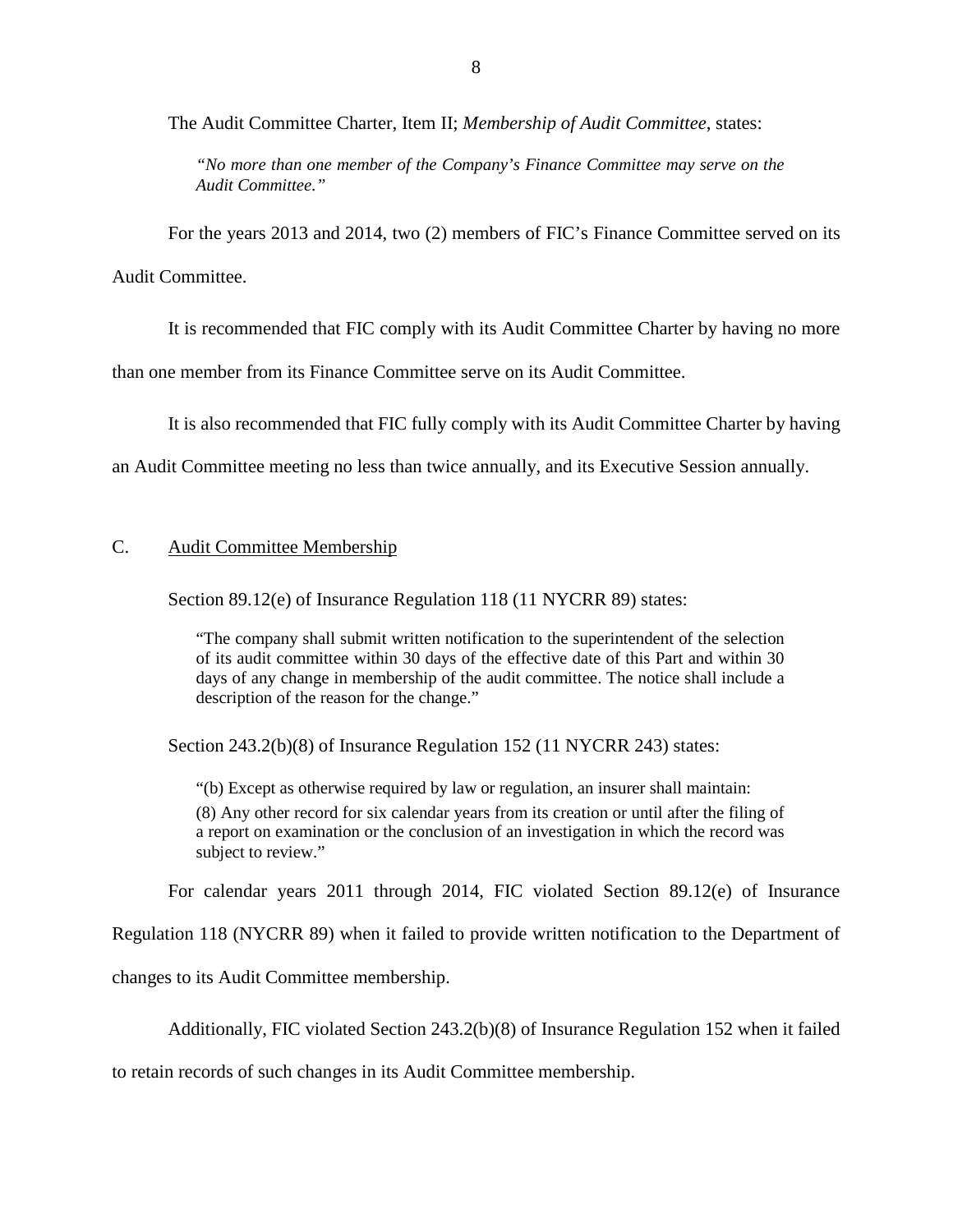It is recommended that FIC comply with Section 89.12(e) of Insurance Regulation 118 by providing written notification to the Department, within thirty (30) days of any change to its Audit Committee membership, and a description of the reason for any such change.

It is also recommended that FIC comply with Section 243.2(b)(8) of Insurance Regulation 152 by maintaining all records of changes made to its Audit Committee membership.

#### D. Territory and Plan of Operation

Prior to 2014, the Company provided health insurance coverage exclusively to the members of Freelancers Union, Inc. ("FUI"), which consisted of independent workers who either resided or worked within New York State. Pursuant to eligibility rules, independent workers are defined as individuals who are employed as follows: (i) freelancers, (ii) independent contractors or consultants, (iii) self-employed persons, (iv) part-time or temporary workers, and (v) workers employed simultaneously by multiple companies. Except for individuals receiving a W-2 while working for a temporary or placement agency, a member is not considered an independent worker if at the time of applying for coverage, the individual worked full-time as a "W-2 employee" for the last 18 months with the same employer, or whose employment is expected to last more than 18 months.

In order for a member of Freelancers Union, Inc. to obtain insurance coverage, he or she must meet the following eligibility requirements:

- Be an independent worker living or working in New York State; and
- Work in one or more of the following eligible industries and/or occupations: (i) arts, design and entertainment, (ii) domestic child care giver, (iii) financial services, (iv) media and advertising, (v) nonprofit, (vi) skilled computer user, (vii) technology, and (viii) traditional or alternative health care provider; and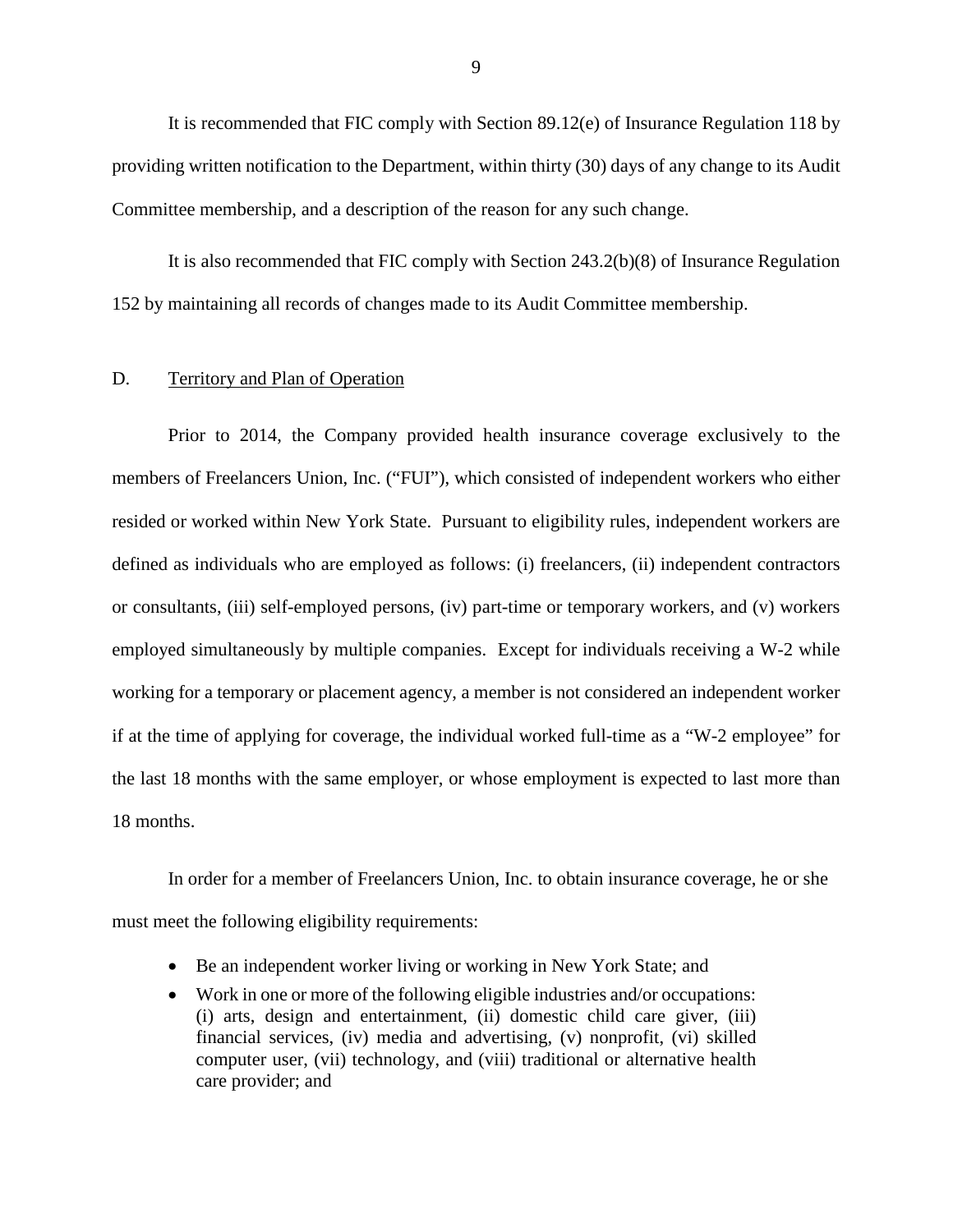• Demonstrate that he or she has done one of the following while working in the eligible industries and/or occupations above: (i) worked at least 20 paid hours in each of the last 8 weeks or (ii) earned at least \$10,000 within the last 6 months.

In a letter dated December 1, 2009, to the Department, Freelancers Union, proposed revisions to its Members' Eligibility Rules for 2010, namely redefining the meaning of an independent worker and expanding the Company's eligible area to include additional New York counties within the proximity of several other states contiguous to New York State. Independent workers were redefined as individuals who work as freelancers, independent contractors and consultants, or who are self-employed, part-time, or temporary workers. No longer considered independent workers are individuals, who, at the time of application, are working full-time as a W-2 employee, unless they work for an employment agency or payroll service, or for an employer for a pre-determined, finite period of time or on a specific project(s). Also, the 2010 definition of "eligible area" was revised wherein members enrolled in Freelancers must either live in Freelancers' coverage area or live in an eligible state and also work within the Company's coverage area. Freelancers' coverage area comprised the thirty-four counties in New York State where the Company has filed rates and forms.

In 2014, FIC offered five plan options for its subscribers, three PPO plans and two high deductible plans. Additionally, in 2014, FIC added four additional PPO type individual plans that were available for direct purchase off the exchange, in compliance with the Affordable Care Act ("ACA"). All plans operate on a calendar basis with premium rates and all benefit levels resetting on January  $1<sup>st</sup>$  each year.

FIC experienced significant losses in 2014 and exited the health insurance business as of December 31, 2014. On September 19, 2014, the Department approved the Company's filing for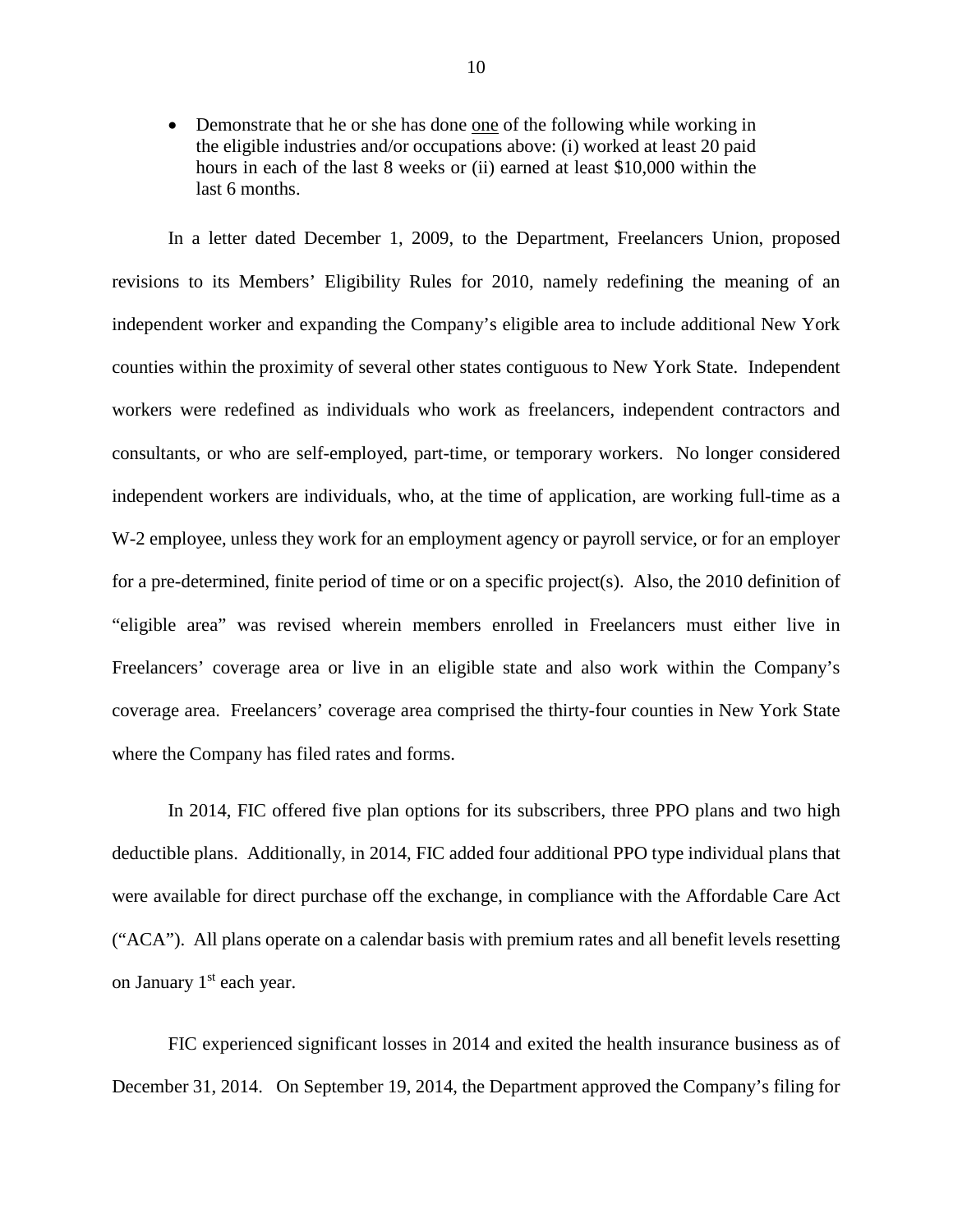a withdrawal from the New York health insurance market. Effective December 31, 2014, the Company ceased writing business. The Company maintains that it has and will continue to pay outstanding claims as they are received.

The Company's net premium income and enrollment during the five-year examination period were as follows:

|                      |                           |                   | <b>Net Premiums to</b>     |
|----------------------|---------------------------|-------------------|----------------------------|
| <b>Calendar Year</b> | <b>Net Premium Income</b> | <b>Enrollment</b> | <b>Capital and Surplus</b> |
| 2010                 | \$83,114,015              | 22,003            | 7.7                        |
| 2011                 | \$96,126,505              | 23,326            | 5.5                        |
| 2012                 | \$105,921,928             | 24,282            | 4.6                        |
| 2013                 | \$112,202,834             | 26,562            | 3.8                        |
| 2014                 | \$101,998,912             | 21,160            | 7.6                        |

#### E. Reinsurance

The Company held the following ceded excess-of-loss reinsurance coverage with Navigators Insurance Company, a New York domestic insurer, as of December 31, 2014:

#### Layer 1

Company's retention

Reinsurer's liability

\$325,000 of the first ultimate net loss, each covered person, each agreement year.

100% excess of the Company's \$325,000 retention, of ultimate net loss, each covered person, each agreement year, not to exceed a maximum liability of \$1,675,000 each covered person, per agreement year.

The reinsurance agreements contained all the required standard clauses, including the insolvency clause, as required by Section 1308(a)(2)(A) of the New York Insurance Law.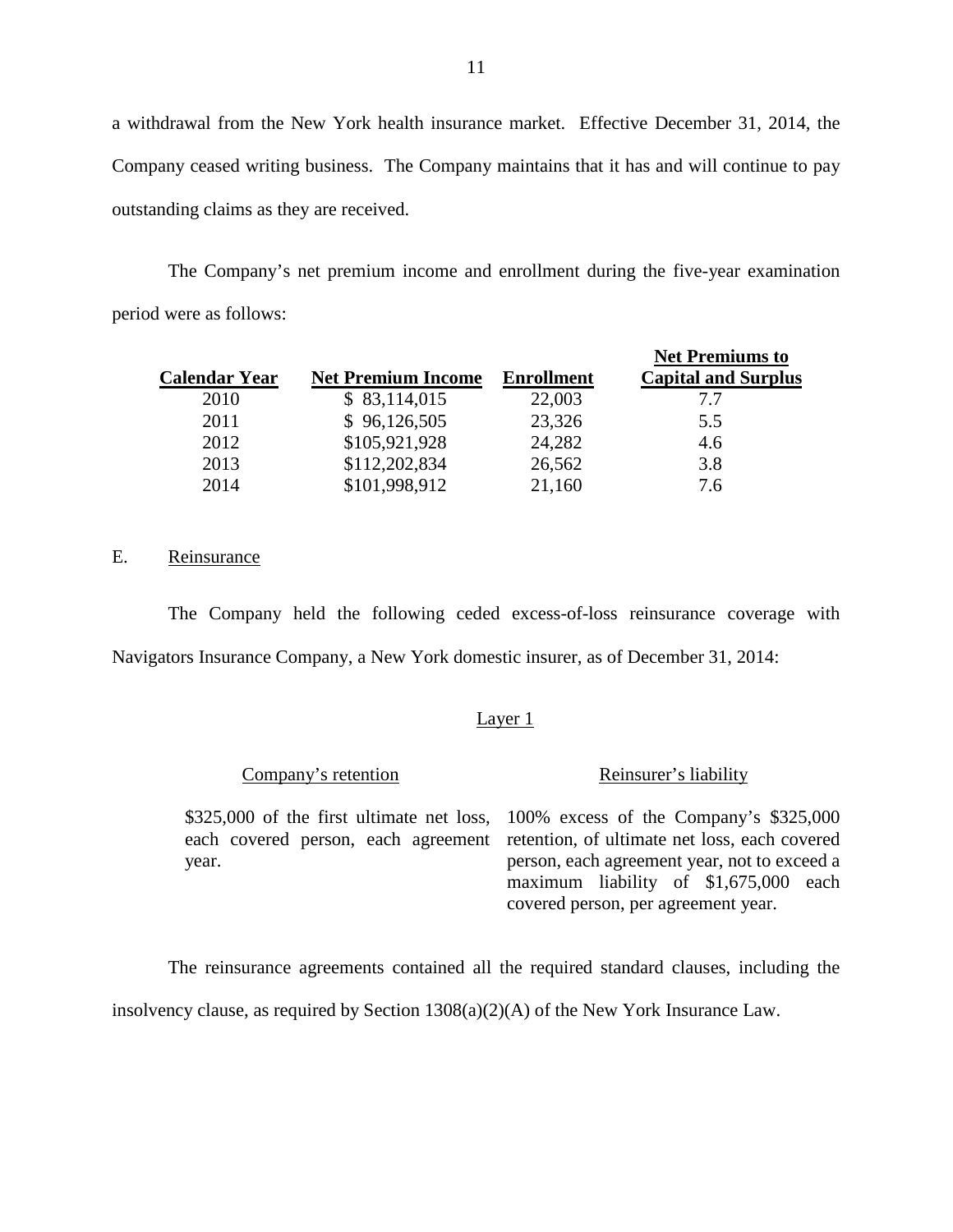#### F. Holding Company System

Freelancers Insurance Company, Inc. is wholly-owned by Freelancers Union, Inc., ("FUI") a Delaware not-for-profit corporation, tax exempt under Section 501(c)(4) of the Internal Revenue Code as a membership organization. As a member of a holding company system, FIC is required to file registration statements pursuant to the requirements of Article 15 of the New York Insurance Law and Insurance Regulation 52 (11 NYCRR 80). The Company made all of its pertinent filings during the examination period.

The following chart depicts the Company's holding company system as of December 31, 2014:



The following describes the history and activities of the Company's affiliates which provided the majority of the services to FIC:

#### (i) Freelancers Union, Inc. ("FUI" or the "Parent")

FUI is a not-for-profit organization that was re-organized in 2005 pursuant to the Internal Revenue Code as a Section  $501(c)(4)$  tax-exempt organization. FUI, formerly named Working Today Education Fund, is a national organization that serves the independent workforce through advocacy, education and service. FUI offers health, dental, life and disability benefits to its members as an association group. By bringing together a large group of people, the organization has been able to negotiate more favorable rates for its members. In 2009, the Parent formed Freelancers Insurance Company, Inc., a wholly-owned insurance company that offers health benefits to only FUI's members. Freelancers Union, Inc. provides benefits to members through insurers in addition to Freelancers Insurance Company, Inc. These benefits include dental, disability and life insurance that are offered through non-affiliated carriers.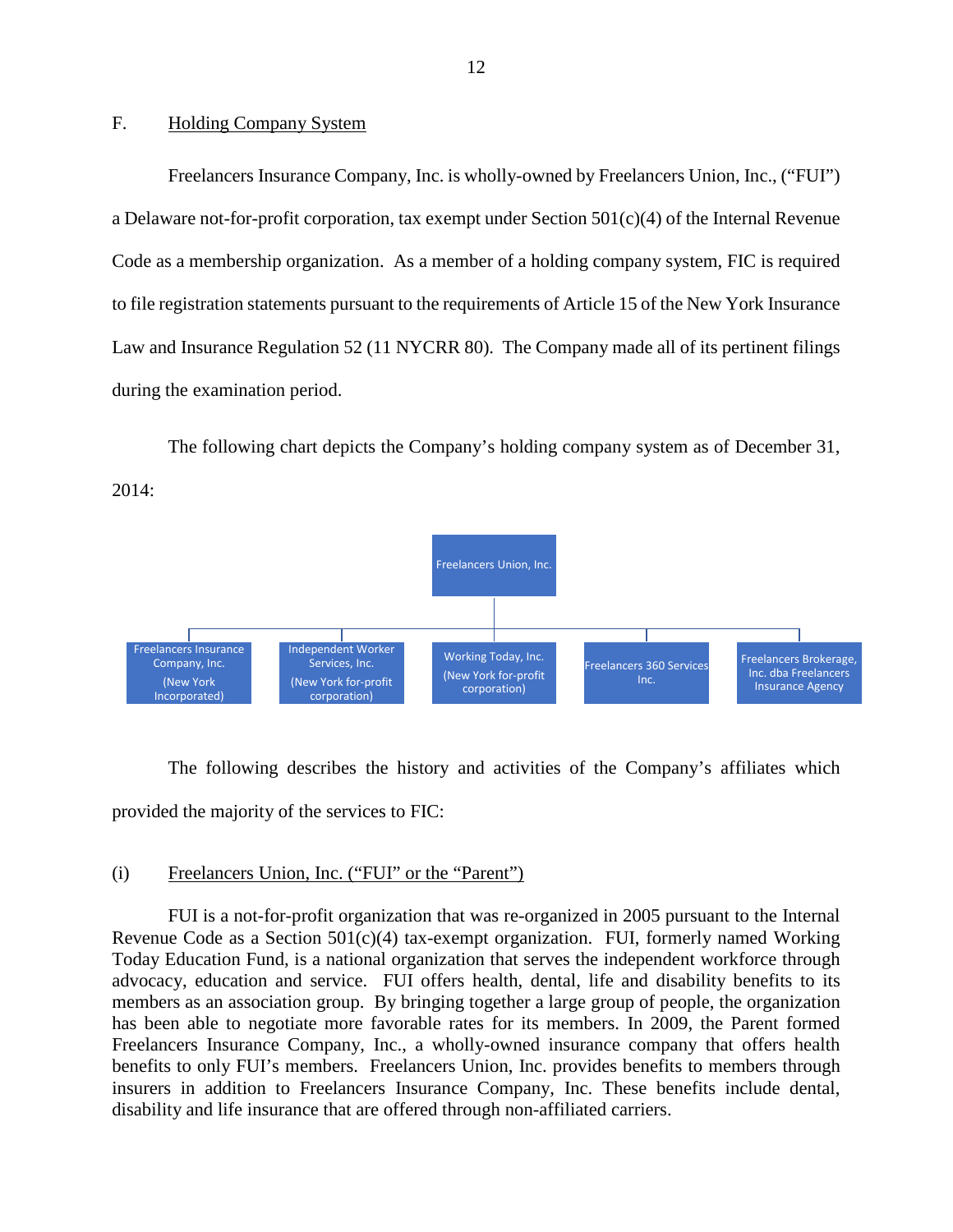#### (ii) Working Today, Inc. ("WT")

WT is an Internal Revenue Code Section 501(c)(3) tax exempt, non-profit New York corporation formed in 1996. The organization is a research and policy organization. Freelancers Union, Inc. is its sole member. WT provides, through the leasing of its business personnel and infrastructure facilities, all of the administrative services for the day-to-day management of Freelancers Insurance Company, Inc., pursuant to an inter-company services agreement. Such agreement was approved by the Department, effective October 23, 2008.

#### (iii) Independent Worker Services, Inc. ("IWS")

IWS is a wholly-owned for-profit New York corporation of Freelancers Union, Inc. that was established in 2007. IWS provides administrative services to its affiliate, Working Today, Inc. Additionally, IWS, on behalf of Freelancers Union, Inc. and Freelancers Insurance Company, Inc., contracted with an outside enrollment and billing vendor during 2009 through the end of August 2010, to provide enrollment, premium billings, collections, cash deposits and bank reconciliation services to FUI in connection with the various insurance products purchased by FUI's members, including health insurance coverage provided by Freelancers Insurance Company, Inc.

In addition to Freelancers' approved agreement with Working Today, Inc. mentioned in

Item (ii) above, the Company also held the following inter-company agreement, approved by the

Department, with FUI:

#### Group Contract between Freelancers Insurance Company, Inc. and Freelancers Union, Inc., effective, November 10, 2008:

The captioned contract was approved by the Department on November 10, 2008. The contract established Freelancers Union, Inc. as the group contract holder with the primary responsibility of paying Freelancers the premiums to secure the benefits for members of the group contract holder. The group contract holder is responsible for notifying the Company when particular individuals and/or members of their families are to become covered or are no longer to be covered. The Company is not responsible for providing benefits unless it receives timely notification from the group contract holder within 30 days of the occurrence of the event causing member and family eligibility. The group contract holder is not at any time acting as an agent for the Company. Based on the contract terms and statements made by management, Freelancers Insurance Company, Inc. pays no service fees to Freelancers Union, Inc., under this contract.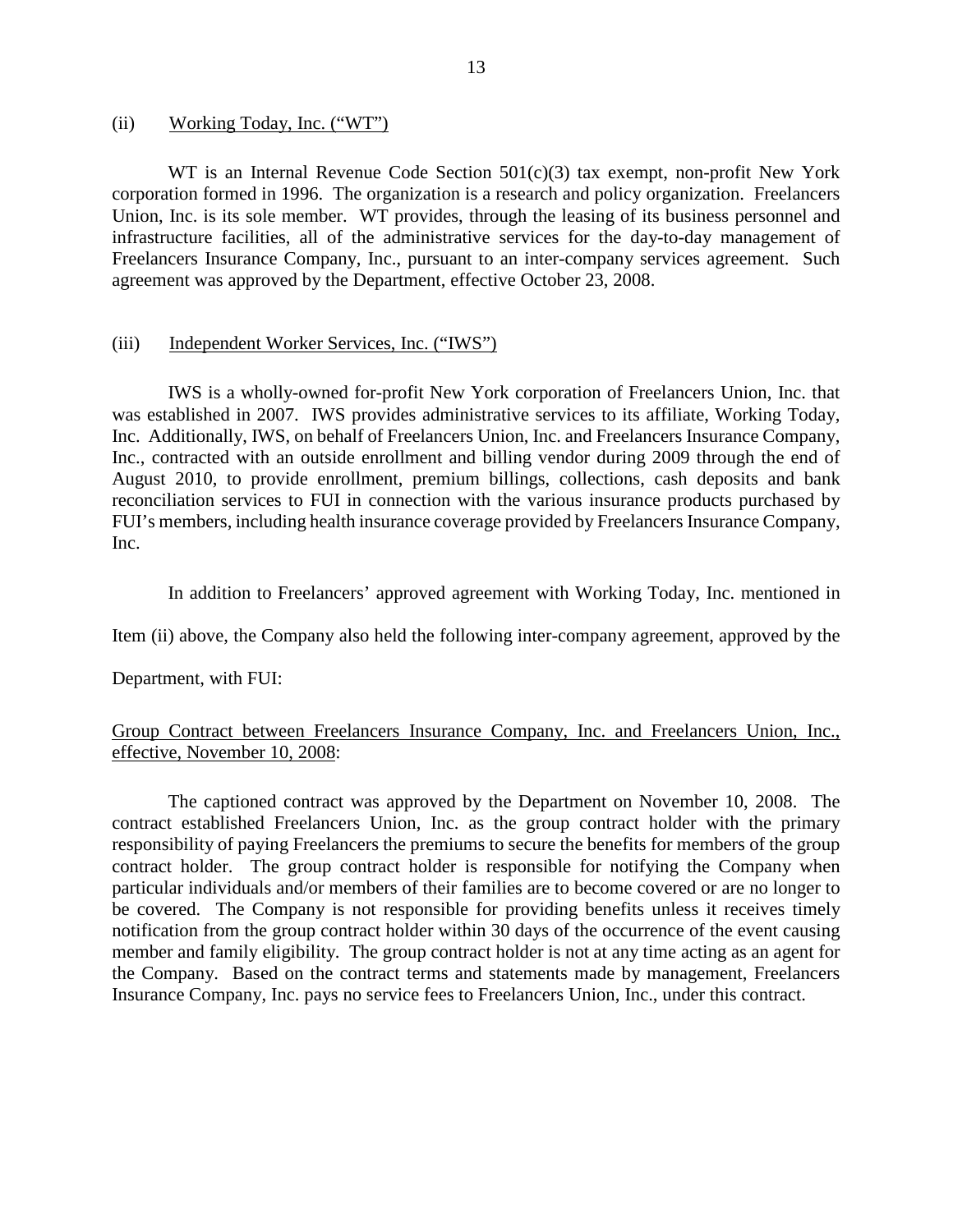Additionally, FUI is also the sole shareholder of Freelancers 360 Services, Inc. and Freelancers Insurance Agency ("FIA"). These companies are New York business corporations organized as C corporations.

FIC does not have any employees and the business operations and affairs of the Company are effectuated by Working Today, Inc., ("WT") and Freelancers Union, Inc., ("FUI") pursuant to the terms of an approved Inter-company Leasing Services Agreement and an approved Intercompany Expense Allocation Agreement, respectively. WT provides, through the leasing of its business personnel and infrastructure facilities, all of the administrative services for the day-today management of Freelancers Insurance Company, Inc. FUI also provides certain services for FIC based on the parent-subsidiary relationship. Under the Inter-company Expense Allocation Agreement, FIC and FUI agree to allocate the following third-party joint services, including but not limited to: financial and accounting, corporate governance, legal services, marketing and advertising, billing and enrollment and other services.

A review of Freelancers' accounts and records revealed that the Company engaged in numerous inter-company transactions with its Parent and its affiliates, resulting in a significant increase in the inter-company receivable balances owed to FIC during the examination period.

Below is a summary of the Company's 2014 year-end inter-company account balances:

| Account                                    | 2014 Year End Balance |
|--------------------------------------------|-----------------------|
| Inter-company receivables                  |                       |
| Due from Freelancers Union, Inc.           | \$4,128,841           |
| Due from Independent Worker Services, Inc. | 784,364               |
| Due from Working Today                     | 4,713,822             |
| Due from FIA                               | 60,500                |
| Total                                      | \$9,687,527           |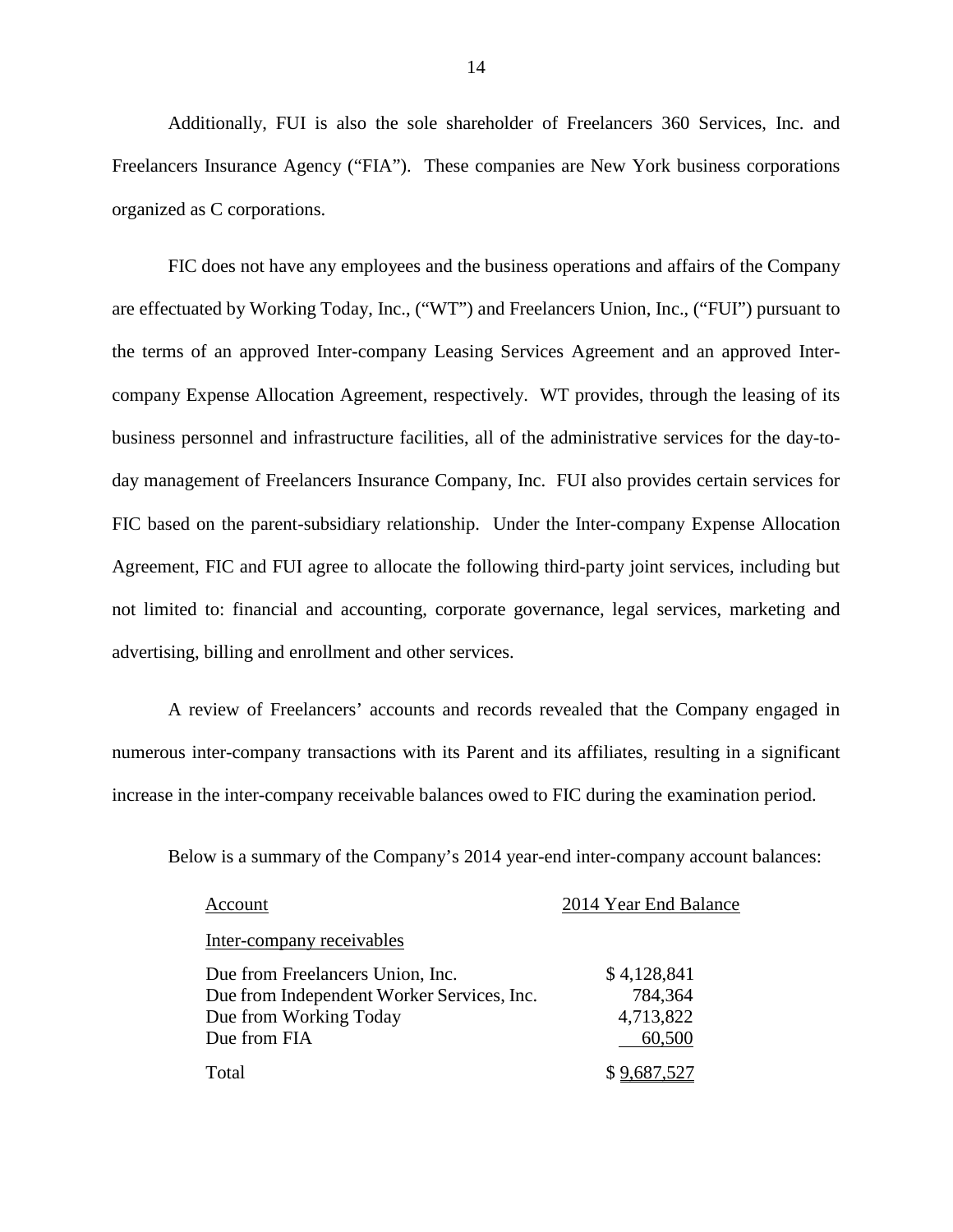The balances noted above consisted of (i) cash borrowing via electronic transfers, (ii) expenses paid by one entity for another entity and (iii) revenue collected by FUI for FIC and IWS. As of December 31, 2013, FIC reported amounts due from affiliates in the amount of \$1,467,658. During calendar year 2014, FIC paid \$1,179,827 in expenses on behalf of its affiliates, loaned or advanced \$7,884,678 to its affiliates and was charged \$(844,635) on behalf of its affiliates, to arrive at the amounts due from affiliates as noted above. As of December 31, 2014, FIC reported \$4,100,167 of its amounts due from affiliates as a non-admitted asset. As of December 31, 2016, subsequent to the examination date, the non-admitted asset amount increased to \$11,466,643.

See Section 2H, Accounts and Records, and Section 7, Subsequent Events, of this report for further details regarding the inter-company expense allocations and the related inter-company receivable balances.

It should be noted that it could not be determined if FIC's Board had discussed or approved such inter-company transactions as no such discussion(s) or approval(s) were reflected in FIC's Board minutes. Transactions of such magnitude should be discussed and approved by the Board and should be reflected in the respective Board Minutes.

It is recommended that all material inter-company transactions be discussed and approved by the Company's Board and that such approvals be reflected in the respective Board minutes.

It is also recommended that FIC not allow such large inter-company receivables to remain outstanding and that it be more aggressive in obtaining receipt of the overdue receivable balances.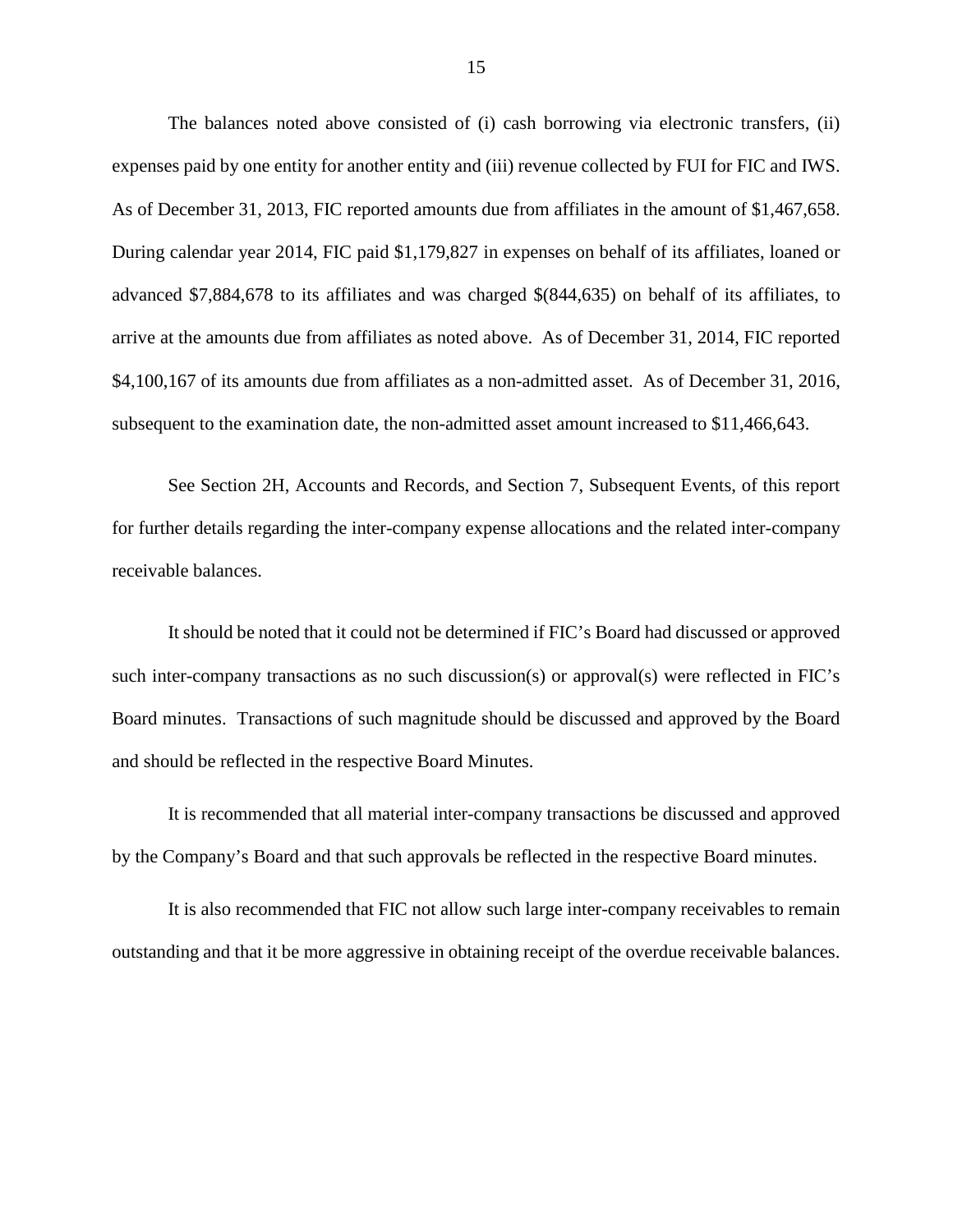#### G. Dividends

Section  $4207(b)(1)$  of the New York Insurance Law states in part:

 $\degree$ (b)(1) Except as provided in paragraph three hereof, no domestic stock accident and health insurance company shall declare or distribute any dividend on its capital stock, except out of earned surplus, as defined in subsection (a) of section four thousand one hundred five of this chapter… No domestic stock accident and health insurance company shall declare or distribute any dividend to shareholders which, together with all such dividends declared and distributed by it during the next preceding twelve months, exceeds the lesser of ten percent of its surplus to policyholders, as shown by its last statement on file with the superintendent, or one hundred percent of adjusted net investment income for such period unless, upon prior application therefor, the superintendent approves a greater dividend payment based upon his finding that the insurer will retain sufficient surplus to support its obligations and writings…"

On July 2, 2012, the Company declared and paid a dividend to its Parent, Freelancers Union. The Company incorrectly classified the dividend as being "ordinary" instead of "extraordinary" and as such did not obtain the Superintendent's prior approval before distributing the dividend. Subsequently, on May 8, 2013, the excess dividend was restored to the Company.

On July 1, 2013, one day short of a full calendar year from its last dividend payout, the Company paid a second dividend to its Parent Company. Again, the Company exceeded the limitation of that of an ordinary dividend and once again failed to obtain the Superintendent's prior approval before distributing the dividend. Further, the Company failed to properly report this extraordinary dividend on its quarterly statement as of September 30, 2013.

It is recommended that the Company comply with the requirements of Section 4207(b)(1) of the New York Insurance Law by obtaining the Superintendent's approval before declaring and distributing any dividends exceeding the lesser of 10% of its capital and surplus or 100% of its adjusted net income earned, as shown on its last statement on file with the Superintendent.

It is also recommended that the Company exercise due care when completing its financial statements.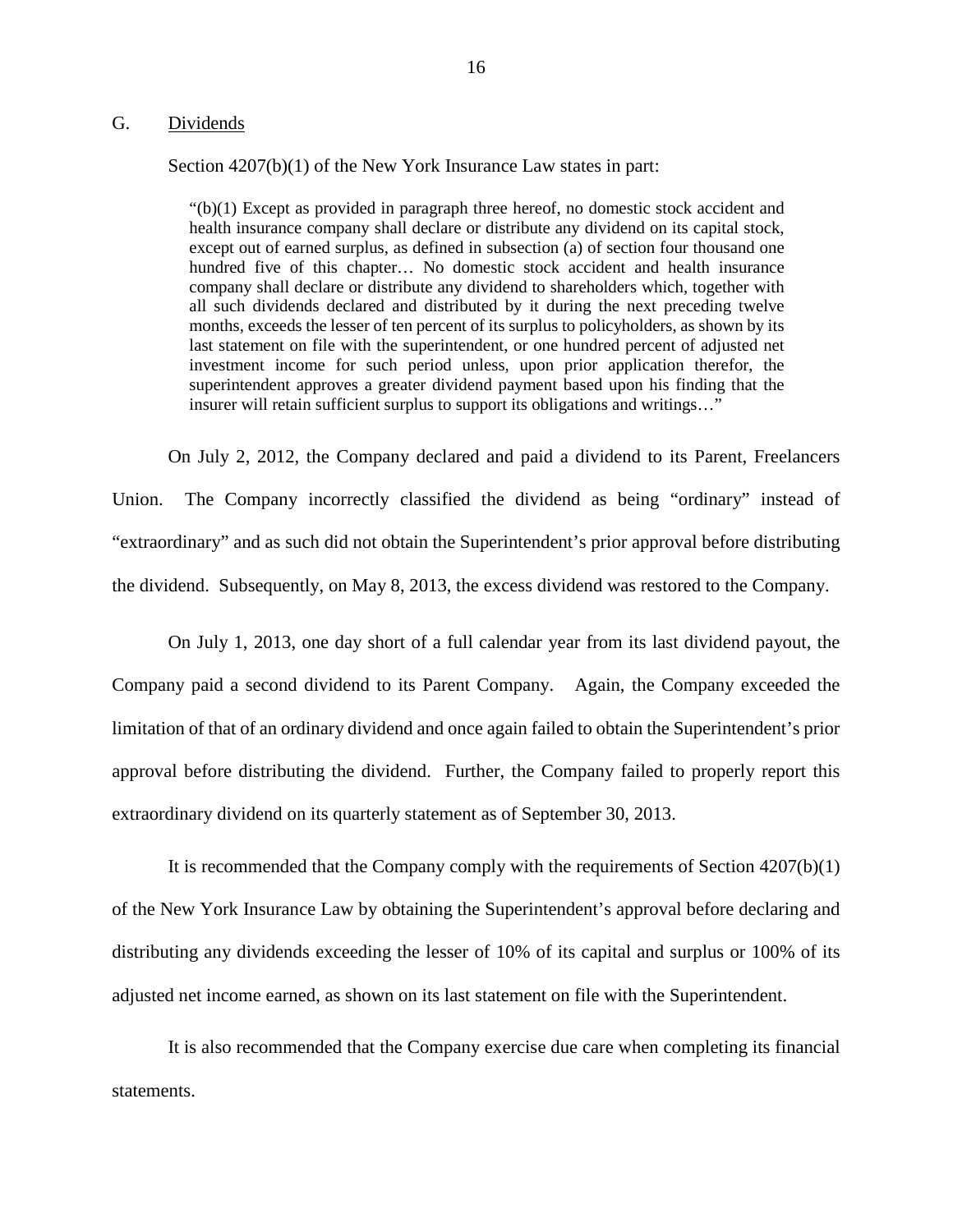#### H. Accounts and Records

During the course of the examination it was noted that the Company's treatment of certain items was not in accordance with the approved inter-company leasing agreement and the intercompany expense allocation agreement. A description of such items is as follows:

#### (i) Internal Controls - Cash Borrowing

Discussions with FIC's Controller revealed that during the exam period, it was the general business practice whereby FIC would make advances to WT and FUI in order to fund their operations. FIC would advance funds to WT and FUI via wire transfers with the eventuality that expenses allocated to FIC by WT and FUI would offset the transfers. However, these advances and loans were neither approved by this Department nor allowed as part of the inter-company agreements. As noted above, FIC loaned or extended credit to affiliates in the amount of \$7,884,678 during calendar year 2014.

Section  $1505(d)(1)$  of the New York Insurance Law states in part:

"(d) The following transactions between a domestic controlled insurer and any person in its holding company system may not be entered into unless the insurer has notified the superintendent in writing of its intention to enter into any such transaction… and the superintendent has not disapproved it within such period:

(1) sales, purchases, exchanges, loans or extensions of credit, or investments involving less than five percent of the insurer's admitted assets at last year-end, provided the transactions are equal to or exceed:

(A) the lesser of three percent of the insurer's admitted assets or twenty-five percent of capital and surplus at last year-end…"

It is recommended that the Company comply with the requirements of Section  $1505(d)(1)$ of the New York Insurance Law with regards to loans and extensions of credit to members of its holding company system.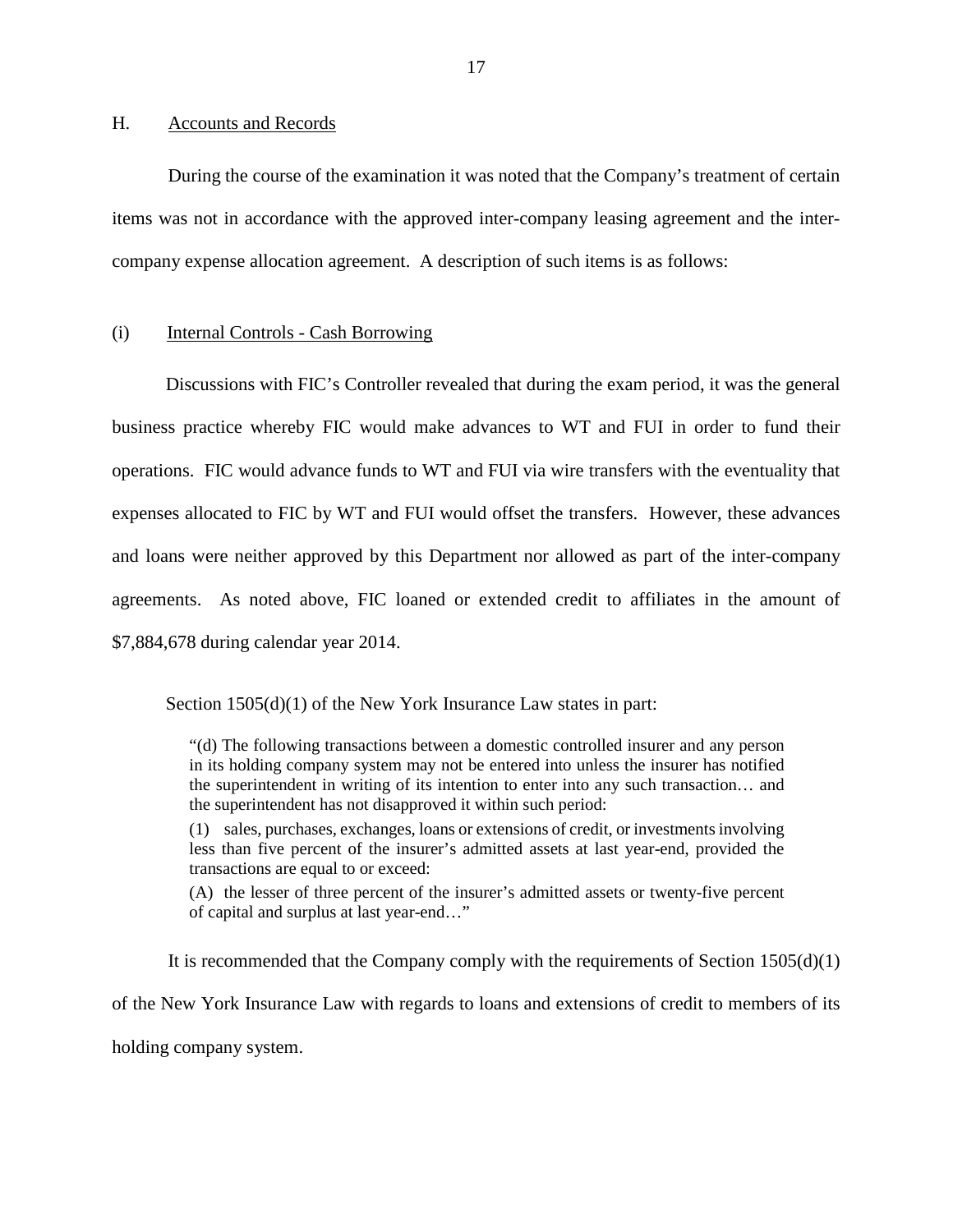#### (ii) Expenses paid by one entity for another

Section III.D.1 of the Freelancers' Inter-company Leasing Agreement states in part:

*"On a monthly basis, Working Today shall provide Company with an invoice setting forth the charges due hereunder, together with any supporting documentation reasonably requested by the Company. The monthly invoices shall be provided fifteen (15) days before the first of each month and shall be based on estimates of Leased Time for each Leased Employee…"*

*"If the Company does not object to any charges on the invoice, Company shall remit payment to Company within fifteen (15) days of receipt of said invoice."*

#### Furthermore, Section III.D.2 of the same Inter-company Leasing Agreement states:

*"Within thirty (30) days of the end of each calendar year, the parties shall reconcile the amounts paid by Company based on the estimates of Leased Time set forth on Schedule A against the amounts actually due based on the time records prepared by the Leased Employee under Section III.C. Each party will pay the other party any amounts due under the reconciliation within ten (10) days of the completion thereof."*

Additionally, Item 3 - Payment of the Inter-company Expense Allocation

Agreement states:

*"The Contracting Party shall invoice the Receiving Party for Shared Third Party Services on a monthly basis. The Receiving Party shall pay the invoice within thirty (30) days of receipt unless it objects in writing to the invoice within such time period."*

FIC and its affiliates were not in compliance with the terms of the Inter-company Leasing Agreement, in that WT does not provide monthly invoices to FIC. As noted in item (i) directly above, FIC provides advances to WT to fund operations. Furthermore, neither WT or FUI pay invoices as called for in the Inter-company Leasing Agreement. The cost allocated to FIC by WT and the funds advanced to FUI are deducted from the advances provided.

It is recommended that FIC and its affiliates comply with the terms of their Inter-company Leasing Agreement by invoicing the receiving party for shared third-party services on a monthly basis and for the receiving party to pay the invoice within thirty (30) days of receipt, unless it objects in writing to the invoice within such time period.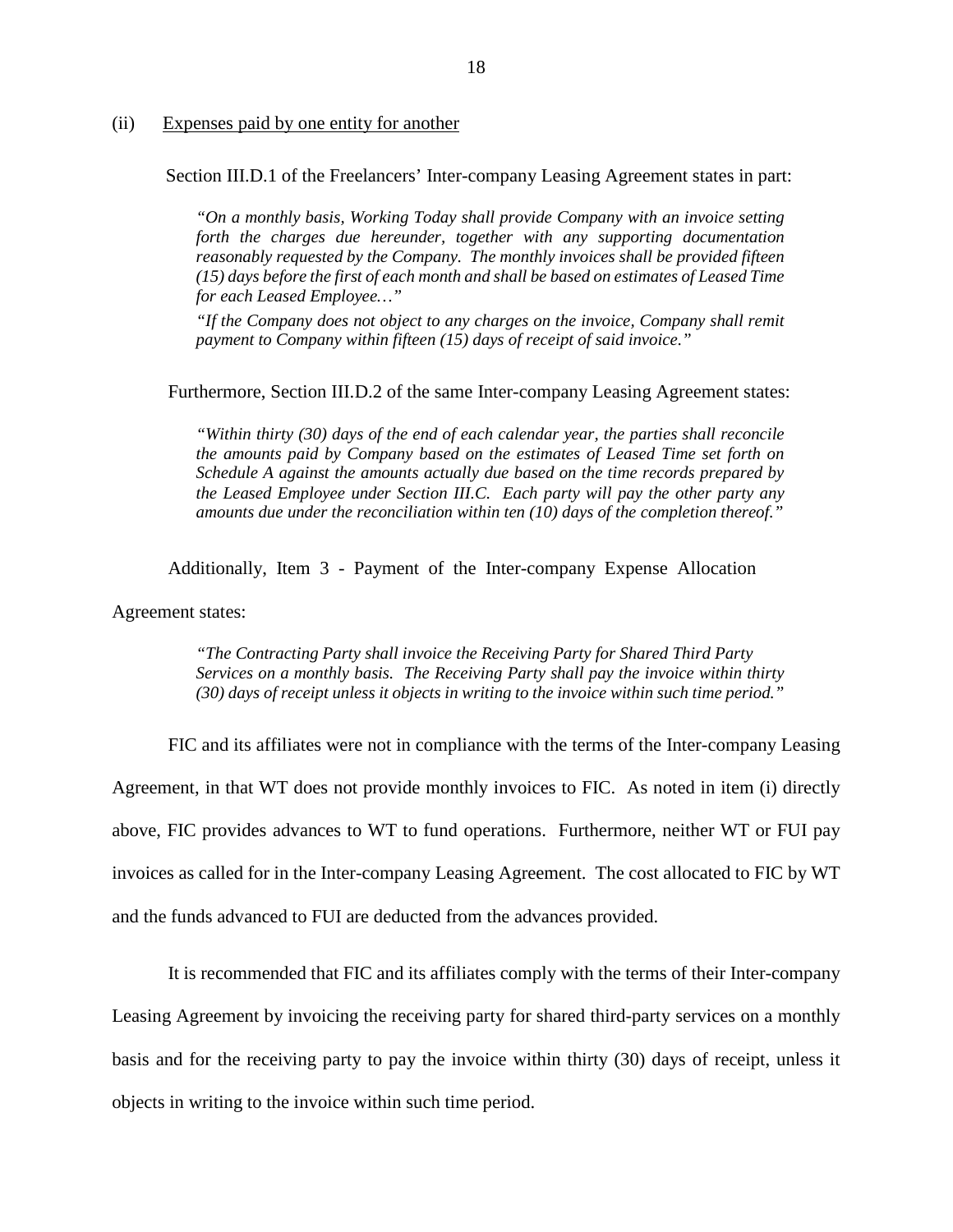#### (iii) Premium Collection

According to Freelancers' group contract with Freelancers Union, Inc., as described above in Section 2F of this report, the Parent is responsible for collecting the members' premiums and remitting the payments to the Company. Through a contract with an outside enrollment and billing vendor, Health Plan Services, Inc., ("HPS") the members' premiums were collected by the vendor and deposited into the Parent's bank account; instead of the Company's bank account.

In November 2014, FUI collected \$8,137,668 in premiums on FIC's behalf. However, FUI only transferred \$5,000,000 to FIC. The remaining \$3,137,668 was recorded as due from FUI. The amount of \$5,587,361, reported on FIC's annual statement as due from affiliates as of December 31, 2014, was comprised of this amount due as well as the year to date activity of cash borrowings noted above, along with allocated expenses as noted in item (ii) above.

It is recommended that all funds belonging to the Company reside in accounts under its control and that such funds be moved or transferred to FUI only as needed, and with proper Department approval and authorization, where applicable, to pay debts and other expenses related to its operations.

A similar recommendation was cited in the prior report on examination.

Item 10 of the group contract between Freelancers Insurance Company, Inc. and Freelancers Union, Inc., states in part:

> *"If the Group Contract Holder does not make premium payments according to the Premium Rate Schedule in effect on the premium's due date, the Group Contract Holder shall be considered to be in default in payment of premiums and the Contract may be terminated as set out in the Certificate..."*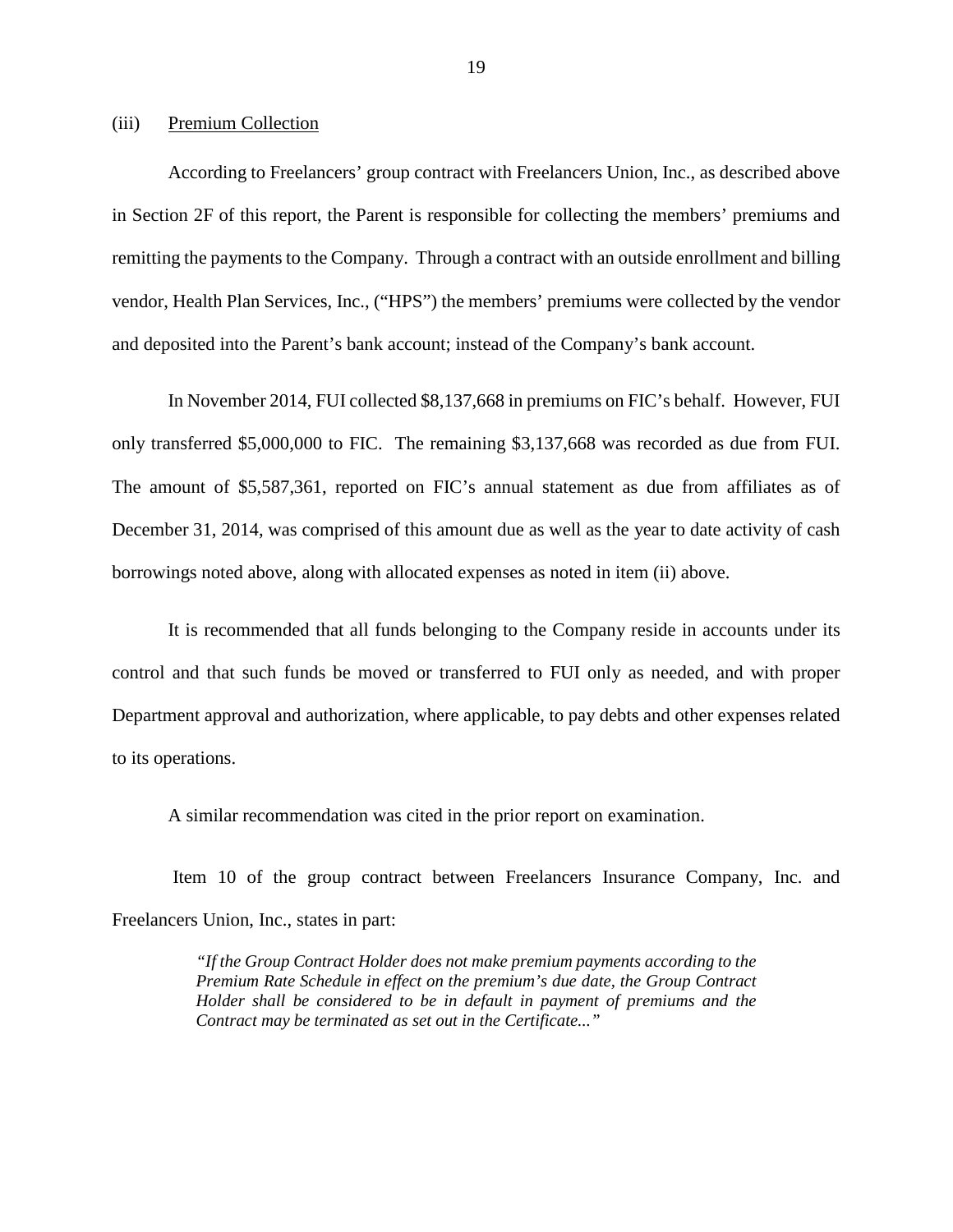Additionally, Item 12 of the Group Contract states in part:

*"The Group Contract Holder must pay the total of all billed premiums on or before the due date. However, the Plan will allow the Group Contract Holder a 30 day grace period for the payment of all premiums, except the first premium, which must be paid in advance..."*

Furthermore, Item 13 of the Group Contract states in part:

*"If the Contract terminates the Group Contract Holder will, in any event be responsible for the payment of all premiums and applicable late payment charges owed as of the date of termination..."*

On September 19, 2014, the Department approved the Company's filing for a withdrawal from the New York health insurance market. However, as noted above, in November 2014, FUI collected \$8,137,668 in premiums on FIC's behalf but only transferred \$5,000,000 to FIC. Effective December 31, 2014, the Company ceased writing business, however, amounts due FIC from FUI remained unpaid.

It is recommended that Freelancers comply with the provisions of the Group Contract by paying the total of all billed premiums on or before the due date.

#### (iv) Bank Custodial Agreement

The Company currently does not have a bank custody agreement relative to its invested assets. The Company's existing custodial agreement with HSBC Bank relates to Freelancers' statutory deposit investment which is a restricted bank custody account. Such account is subject to the Department's approval and is held in the name of the Superintendent of Financial Services pursuant to Section 1314 of the New York Insurance Law. As a restricted account, amounts deposited and withdrawn from this account are subject to the Superintendent's prior approval. Therefore, a separate custody agreement is needed by the Company to establish a bank custodial account for purposes of depositing and maintaining Freelancers' invested assets.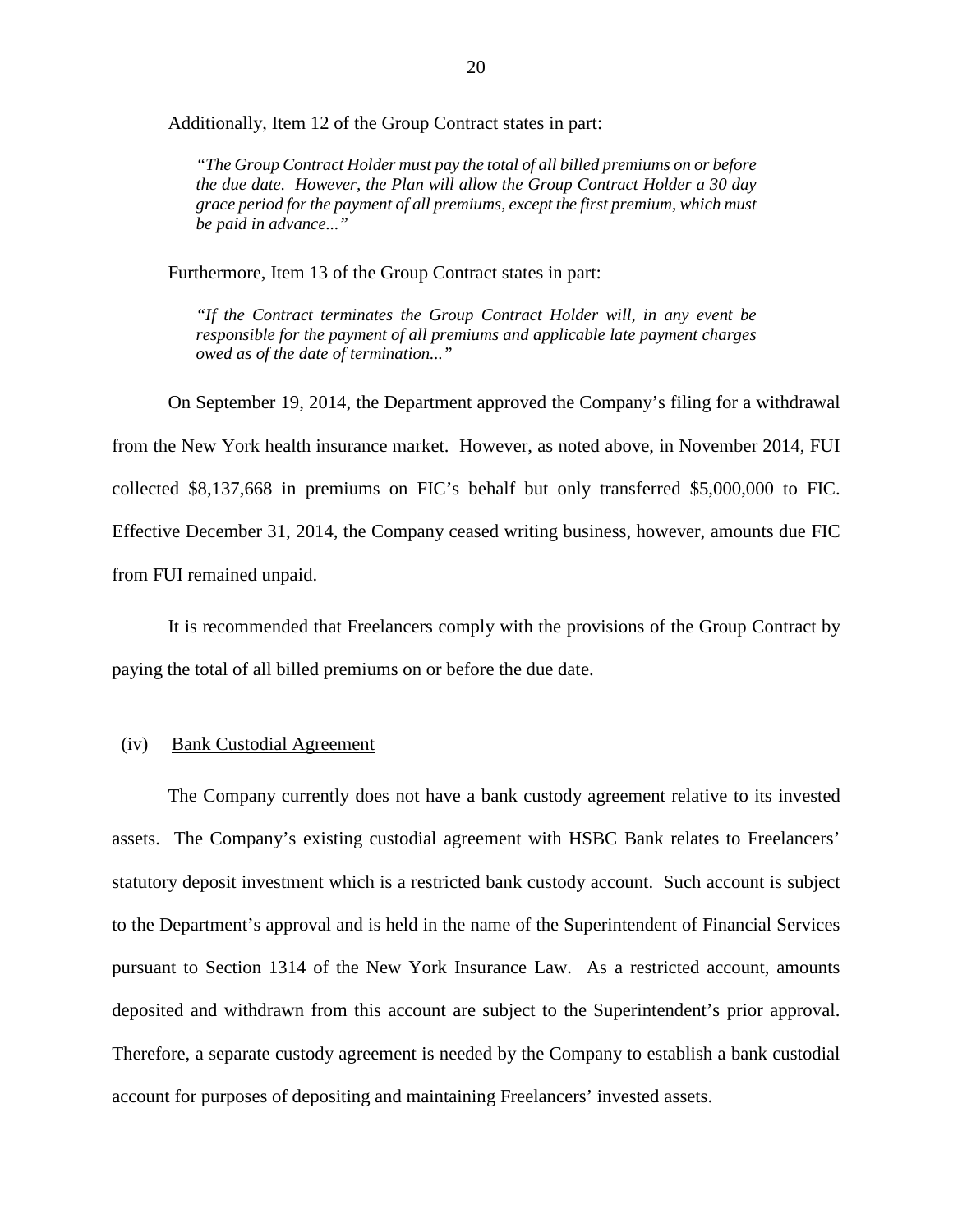It is recommended that the Company execute a bank custodial agreement for the safekeeping of Freelancers' invested assets. Such custodial agreement should comply with the requirements of Section 1, Item F of the *NAIC Financial Condition Examiners Handbook.*

A similar recommendation was cited in the prior report on examination.

### I. Significant Operating Ratios

The underwriting ratios presented below are on an earned-incurred basis and encompass the five-year period covered by this examination:

|                                        | Amounts       | Ratios  |
|----------------------------------------|---------------|---------|
| Claims                                 | \$392,603,595 | 78.6%   |
| Claim adjustment expenses              | 34, 105, 707  | 6.8%    |
| General administrative expenses        | 56,830,840    | 11.4%   |
| Increase in reserves for A&H contracts | 4,026,650     | 0.8%    |
| Net underwriting gain                  | 11,797,402    | 2.4%    |
| Premium revenue                        | 499.364.194   | $0.0\%$ |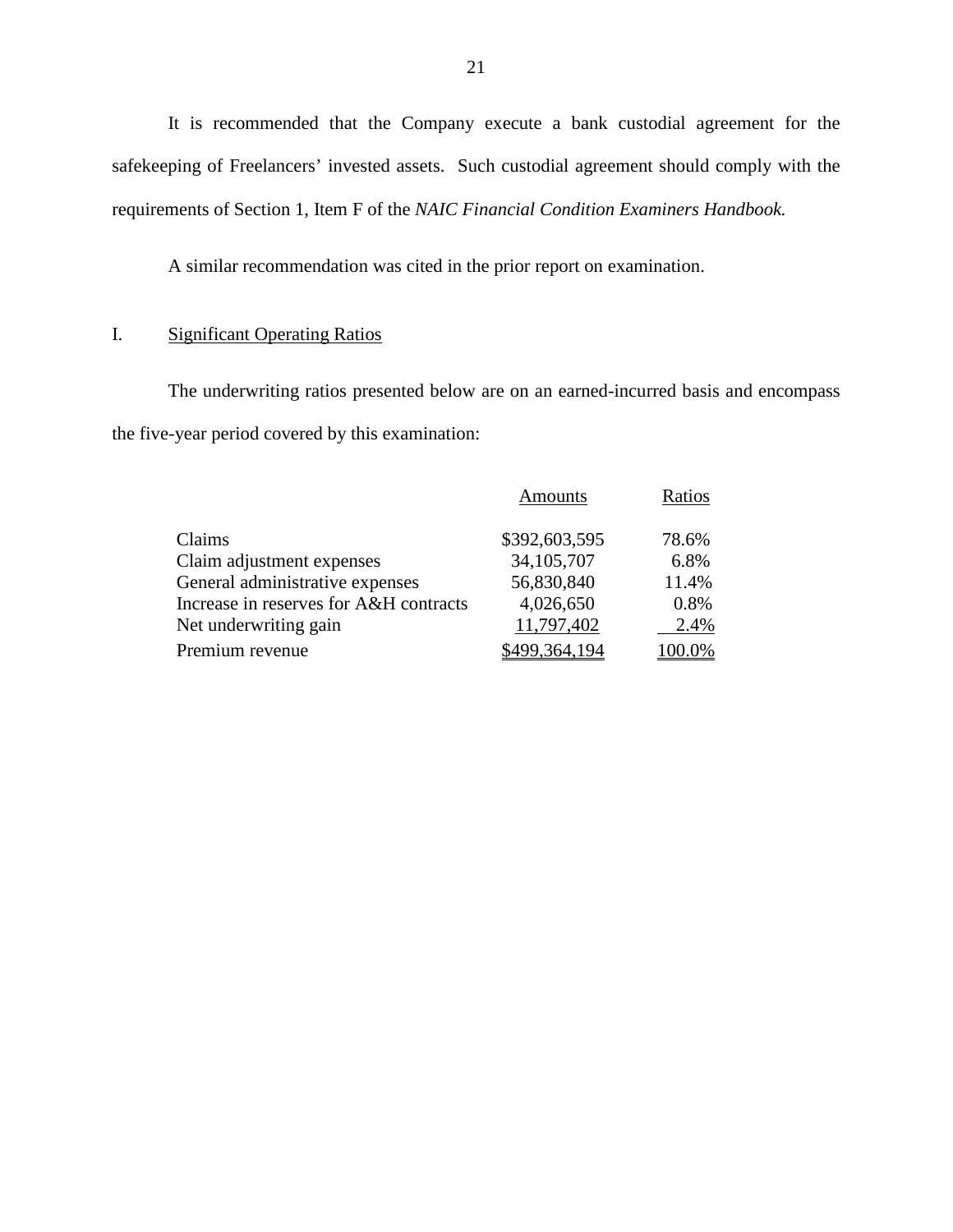#### **3. FINANCIAL STATEMENTS**

The following statements show the assets, liabilities, and surplus as of December 31, 2014, as contained in the Company's 2014 filed annual statement, a condensed summary of operations and a reconciliation of the surplus account for each of the years under review. The examiner's review of a sample of transactions did not reveal any differences which materially affected the Company's financial condition as presented in its financial statements contained in the December 31, 2014 filed annual statement.

#### Independent Accountants

The firm of BDO was retained by the Company to audit its statutory-basis statements of financial position as of December  $31<sup>st</sup>$  of each year in the examination period, and the related statutory-basis statements of operations, capital and surplus, and cash flow for the year then ended. The Company received an unmodified opinion for each year of the examination period.

BDO concluded that the statutory financial statements presented fairly, in all material respects, the financial position of the Company at the respective audit dates. Balances reported in these audited financial statements were reconciled to the corresponding years' annual statements, with no discrepancies noted.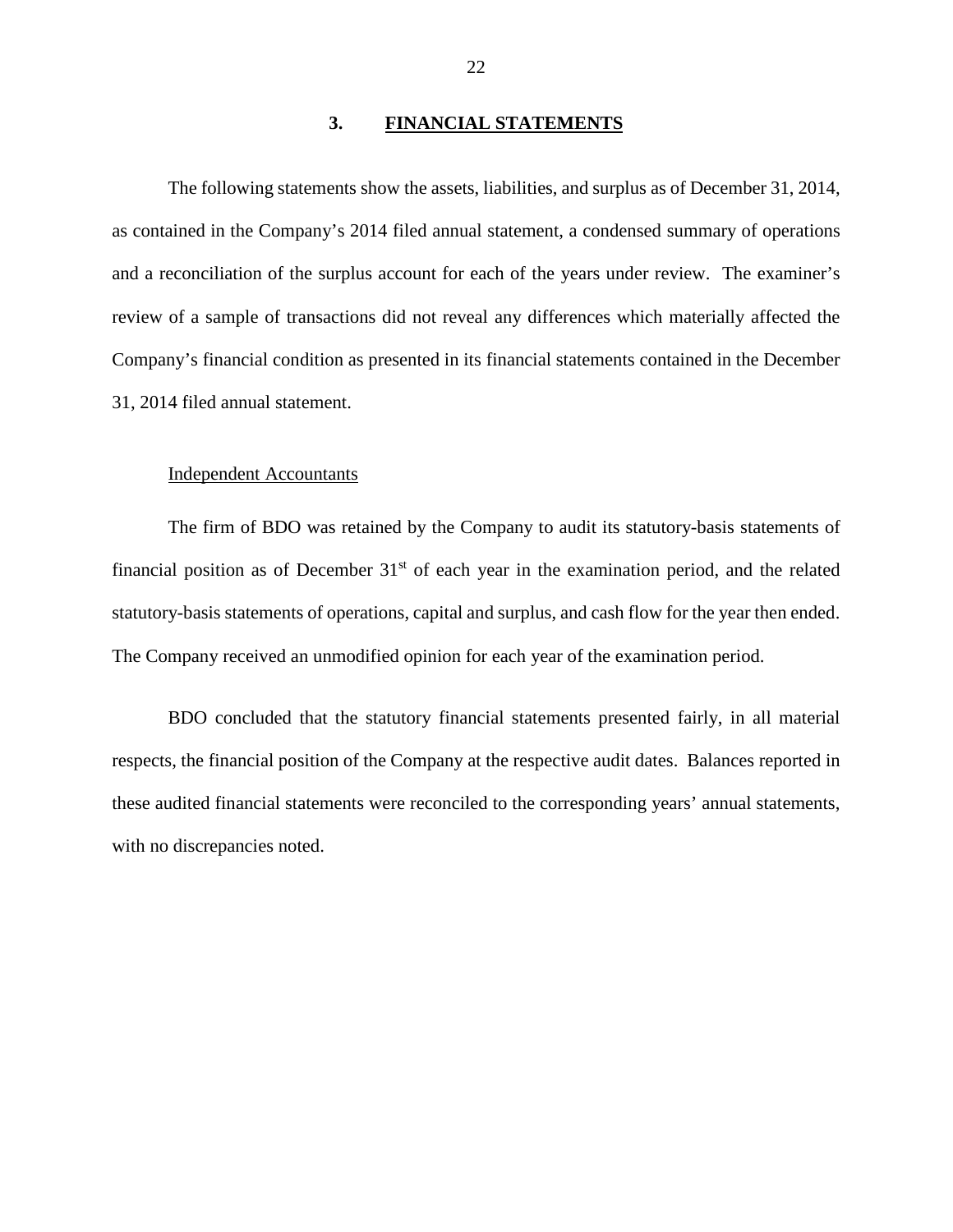## A. Balance Sheet

#### Assets

| <b>Bonds</b>                                           | \$18,037,269 |
|--------------------------------------------------------|--------------|
| Common stocks                                          | 3,896,876    |
| Cash and short-term investments                        | 1,831,151    |
| Investment income due and accrued                      | 116,853      |
| Amounts recoverable from insurers                      | 1,322,687    |
| Current federal and foreign income tax recoverable     | 6,525,334    |
| Net deferred tax asset                                 | 110,326      |
| Receivable from parent, subsidiaries and affiliates    | 5,587,360    |
| Health care receivable                                 | 56,711       |
| <b>Total assets</b>                                    | \$37,484,567 |
| Liabilities                                            |              |
| Claims unpaid                                          | \$18,092,777 |
| Unpaid claims adjustment expenses                      | 1,314,742    |
| Aggregate health policy reserves                       | 114,411      |
| General expenses due and accrued                       | 3,099,137    |
| Ceded reinsurance premiums payable                     | 176,021      |
| Amounts withheld or retained for the account of others | 700,000      |
| Amounts due to parent, subsidiaries and affiliates     | 631,433      |
| <b>Total liabilities</b>                               | \$24,128,521 |
| <b>Capital and Surplus</b>                             |              |
| Common capital stock                                   | 200,000      |
| Gross paid-in and contributed surplus                  | 16,026,131   |
| Unassigned funds (surplus)                             | (2,870,085)  |
| Total capital and surplus                              | \$13,356,046 |
| Total liabilities and net actuarial surplus            | \$37,484,567 |
|                                                        |              |

Note: The Internal Revenue Service has not conducted any audits of the income tax returns filed on behalf of the Company during the period under examination. The examiner is unaware of any potential exposure of the Company to any further tax assessment and no liability has been established herein relative to such contingency.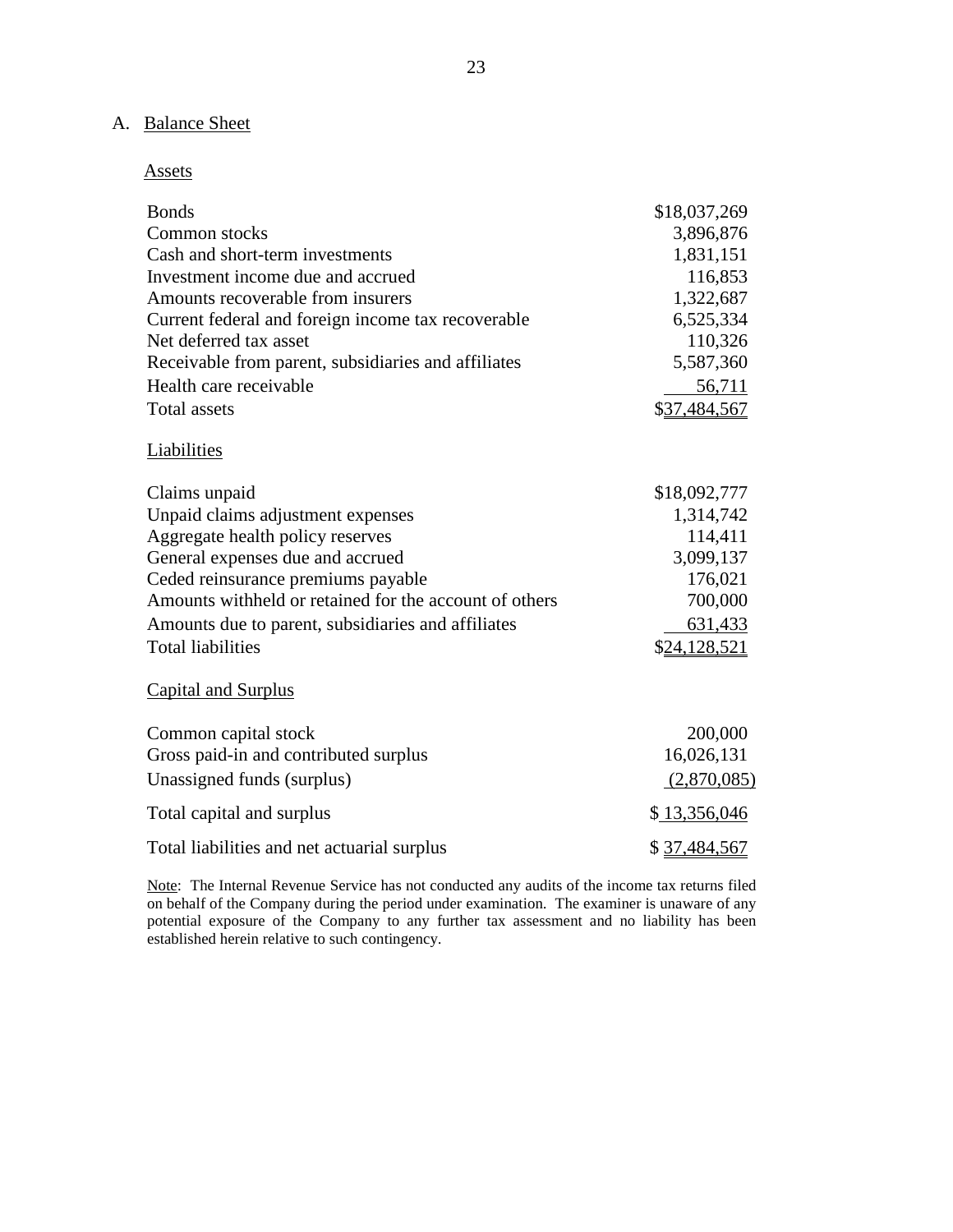B. Statement of Revenue and Expenses and Capital and Surplus

Capital and surplus increased by \$6,784,727 during the five-year examination period,

January 1, 2010 through December 31, 2014, detailed as follows:

### Revenue

| Net premium income                                 |               | \$499,364,194 |
|----------------------------------------------------|---------------|---------------|
| <b>Expenses</b>                                    |               |               |
| Hospital/medical benefits                          | \$298,467,806 |               |
| Other professional services                        | 6,462,422     |               |
| Prescription drugs                                 | 75,891,043    |               |
| Aggregate write-ins for other hospital and medical | 19,913,856    |               |
| Net reinsurance recoveries                         | (8, 131, 532) |               |
| Total hospital and medical expenses                | \$392,603,595 |               |
| Claim adjustment expenses                          | 34, 105, 707  |               |
| General administrative expenses                    | 56,830,840    |               |
| Increase in reserves for A&H contracts             | 4,026,650     |               |
| Total underwriting expenses                        |               | \$487,566,792 |
| Net underwriting gain                              |               | \$11,797,402  |
| Net investment income earned                       |               | 2,785,925     |
| Net realized capital gain                          |               | 217,134       |
| Aggregate write-ins for other income               |               | 9,557         |
| Federal and foreign income taxes incurred          |               | (3,582,277)   |
| Net income                                         |               | \$11,227,741  |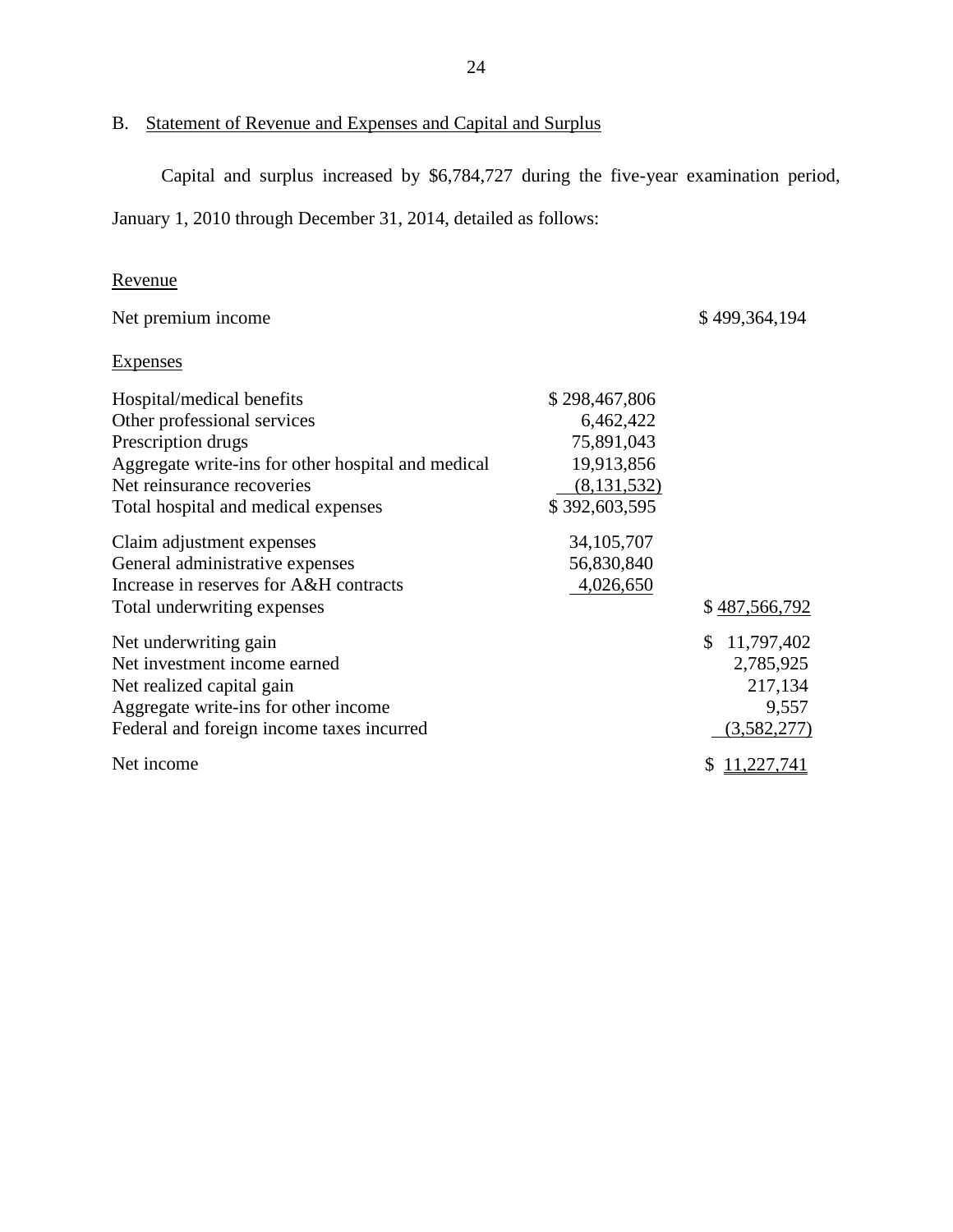#### Changes in Capital and Surplus

| Capital and surplus, per report on examination,<br>as of December 31, 2009                                                                                                                                                      |                                      |                                                      | 6,571,319<br>\$           |
|---------------------------------------------------------------------------------------------------------------------------------------------------------------------------------------------------------------------------------|--------------------------------------|------------------------------------------------------|---------------------------|
|                                                                                                                                                                                                                                 | Gains in<br><b>Surplus</b>           | Losses in<br>Surplus                                 |                           |
| Net income<br>Change in net unrealized capital losses<br>Change in net deferred income tax<br>Change in non-admitted assets<br>Dividends to stockholders<br>Aggregate write-ins for gains in surplus<br>Prior period adjustment | \$11,227,741<br>749,924<br>2,900,494 | \$<br>146,036<br>2,624,478<br>2,618,578<br>2,704,340 |                           |
| Net increase in capital and surplus<br>Capital and surplus, per report on examination,<br>as of December 31, 2014                                                                                                               |                                      |                                                      | 6,784,727<br>\$13,356,046 |
|                                                                                                                                                                                                                                 |                                      |                                                      |                           |

#### **4. CLAIMS UNPAID**

The examination liability of \$18,092,777 is the same the amount reported by the Company in its filed annual statement as of December 31, 2014.

The examination analysis of the claims unpaid reserve was conducted in accordance with generally accepted actuarial principles and practices and was based on statistical information contained in the Company's internal records and in its filed annual statements as verified during the examination. The examination reserve was based upon actual payments made through a point in time, plus an estimate for claims remaining unpaid at that date. Such estimate was calculated based on actuarial principles, which utilized the Company's past experience in projecting the ultimate cost of claims incurred on or prior to December 31, 2014.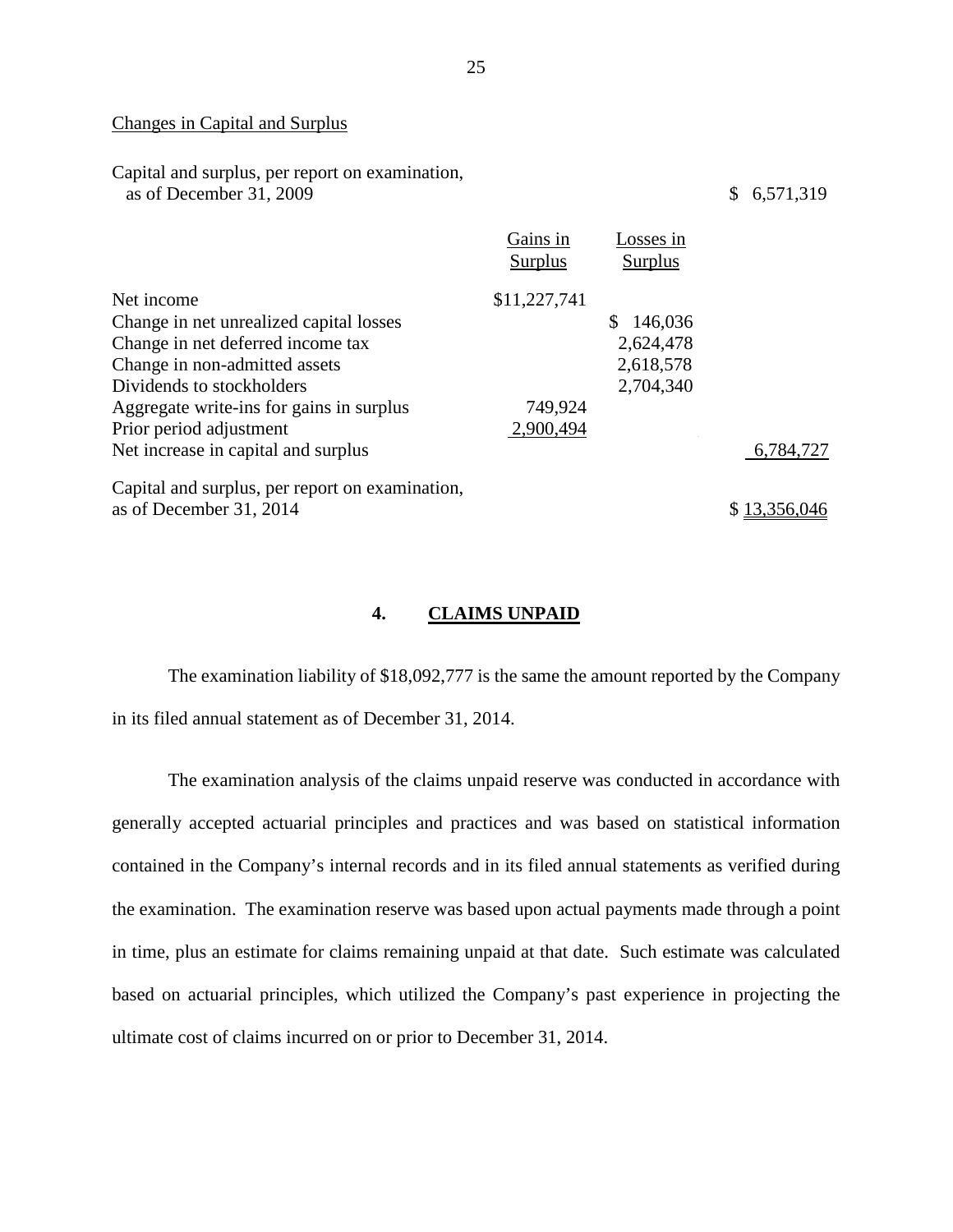#### **5**. **MARKET CONDUCT ACTIVITIES**

In the course of the examination, a review was made of the manner in which the Company conducts its business and fulfills its contractual obligations to policyholders and claimants. The review was general in nature and was directed at practices of the Company in the following areas:

- A. Claims processing
- B. Explanation of benefits statements
- C. Circular Letter No. 9 (1999) Adoption of procedure manuals

#### A. Claims Processing

In order to evaluate the overall accuracy and compliance environment of Freelancers claims processing, a review was performed by using a statistical sampling methodology to select claims processed during the period January 1, 2014 through December 31, 2014. The examiner selected a sample of hospital and medical claims and evaluated the selected claims, testing various attributes deemed necessary for successful claims processing activity. The sample sizes were comprised of 167 randomly selected hospital and medical claims; conducted on a stop and go basis.

This statistical random sampling process, which was performed using the computer software program ACL, was utilized to test various attributes deemed necessary for successful claims processing activity. The objective of this sampling process was to be able to test and reach conclusions about all predetermined attributes, individually or on a combined basis.

For the purposes of this report, a "claim" as defined by FIC, is the total number of items submitted by a single provider with a single claim form, as reviewed and entered into its claims processing system. To ensure the completeness of the claims population being tested, the total dollars paid were accumulated and reconciled to the paid claims data reported by FIC for the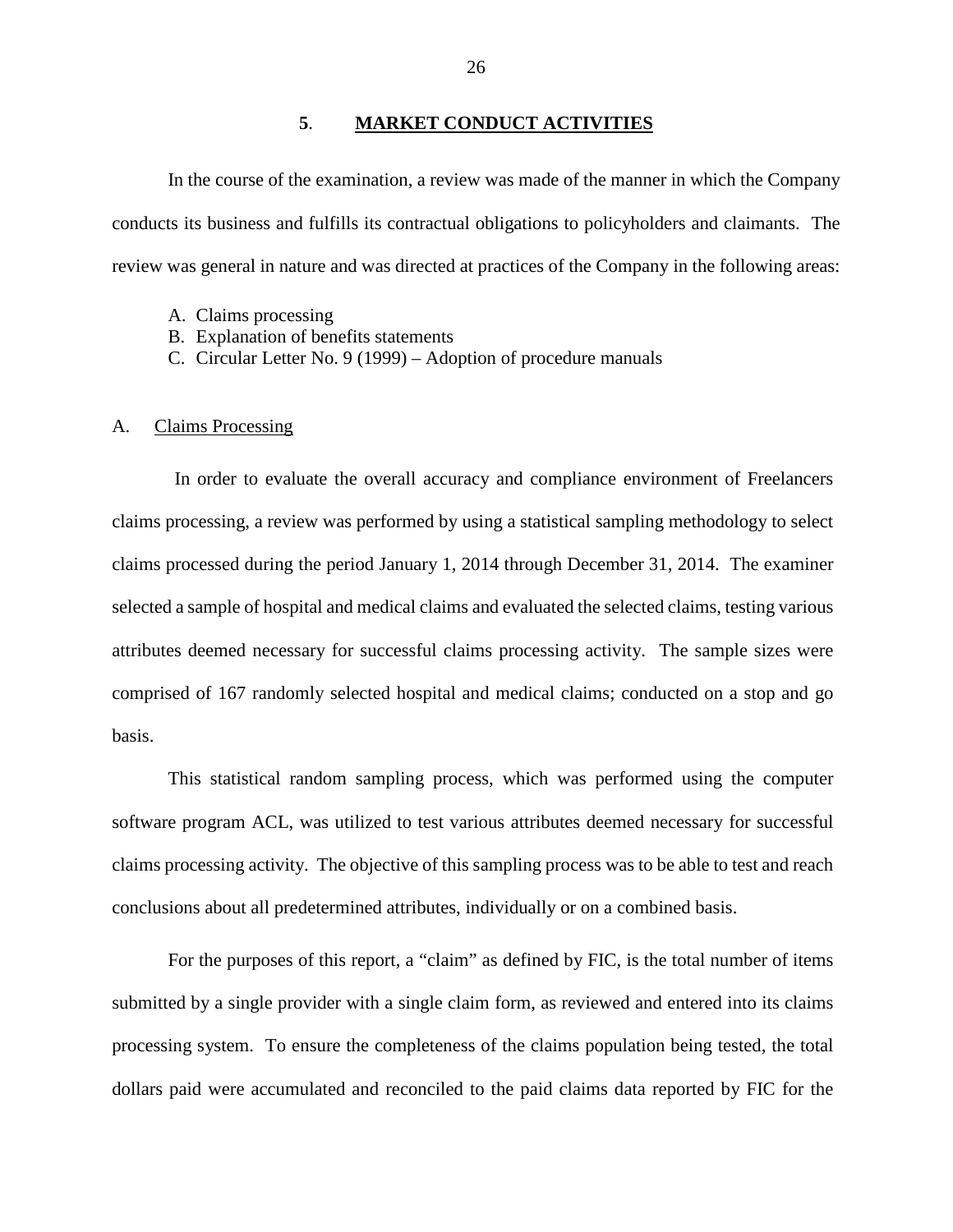period January 1, 2014 through December 31, 2014, as included in its annual statement filed with the Department.

It should be noted that HealthPlan Services, Inc., FIC's TPA, performs quality control reviews or audits to check the accuracy of recorded claims transactions (e.g., payment dollar, payment incidence, coding, etc.) on a monthly basis.

During the claims processing review, the examiner noted 2 procedural errors and 1 financial error. Neither were deemed systemic. Due to the low number of errors, no further review was deemed warranted.

#### B. Explanation of Benefits Statements

As part of the review of the Company's claims practices and procedures, an analysis of the Explanation of Benefits Statements ("EOBs") sent to the subscriber and/or provider of the Company was performed. An EOB is an important link between the subscriber, the provider and the Company. It should clearly communicate to the subscriber and/or the provider that the Company has processed a claim and how that claim was processed. It should clearly describe the charges submitted, the date the claim was received, the amount allowed for the services rendered and any balance owed to the provider.

Section 3234(b)(7) of the New York Insurance Law states:

"(b) The explanation of benefits form must include at least the following:

(7) a telephone number or address where an insured or subscriber may obtain clarification of the explanation of benefits, as well as a description of the time limit, place and manner in which an appeal of a denial of benefits must be brought under the policy or certificate and a notification that failure to comply with such requirements may lead to forfeiture of a consumer's right to challenge a denial or rejection, even when a request for clarification has been made."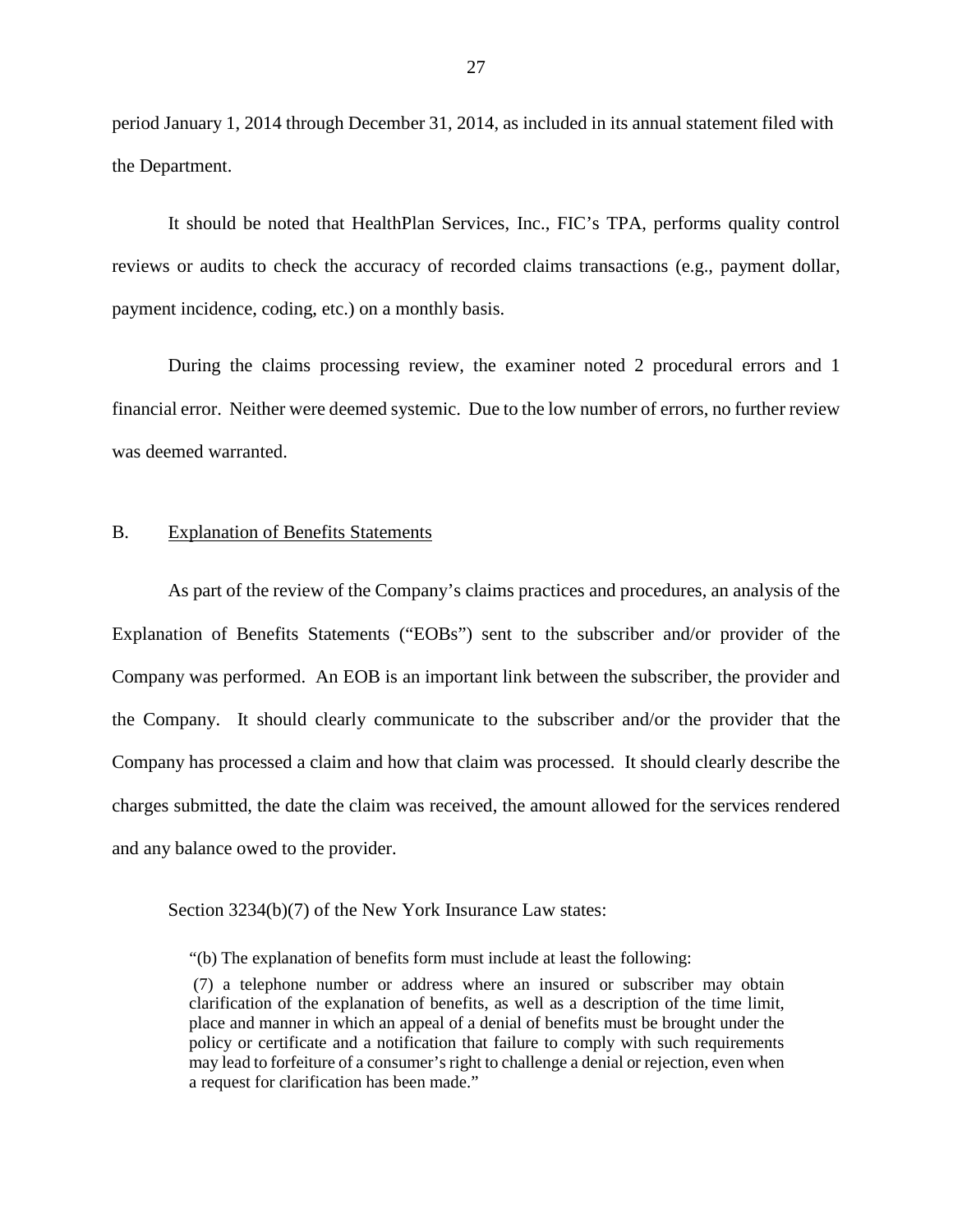The Company violated Section 3234(b)(7) of the New York Insurance Law when it failed to include in its EOBs a notification to the recipients that failure to comply with the appeal requirements may lead to forfeiture of a consumer's right to challenge a denial or rejection, even when a request for clarification has been made.

It is recommended that the Company comply with Section 3234(b)(7) of the New York Insurance Law by ensuring that the required wording be included on the Company's EOBs.

A similar recommendation was cited in the prior report on examination.

#### C. Circular Letter No. 9 (1999) – Adoption of Procedure Manuals

Circular Letter No. 9 (1999), dated May 25, 1999, "Adoption of Procedure Manuals," was issued to Article 43 Corporations, Public Health Law Article 44 Health Maintenance Organizations and Insurers licensed to write health insurance in New York State. The Circular Letter states in part:

> *"It is recommended that the board obtain the following certifications annually: (i) from either the company's director of internal audit or independent CPA that the responsible officers have implemented the procedures adopted by the board, and (ii) from the company's general counsel a statement that the company's current claims adjudication procedures, including those set forth in the current claims manual, are in accordance with applicable statutes, rules and regulations…"*

In response to the examiner's request to the Company for evidence of compliance with Circular Letter No. 9, FIC responded by providing documents regarding Company training (i.e., training on the plans offered and training regarding Patient Protection and Affordable Care Act and Benefit Plans offered in 2014); however, the required annual certifications were not provided. It was determined that the aforementioned annual certifications were not obtained by FIC during the examination period.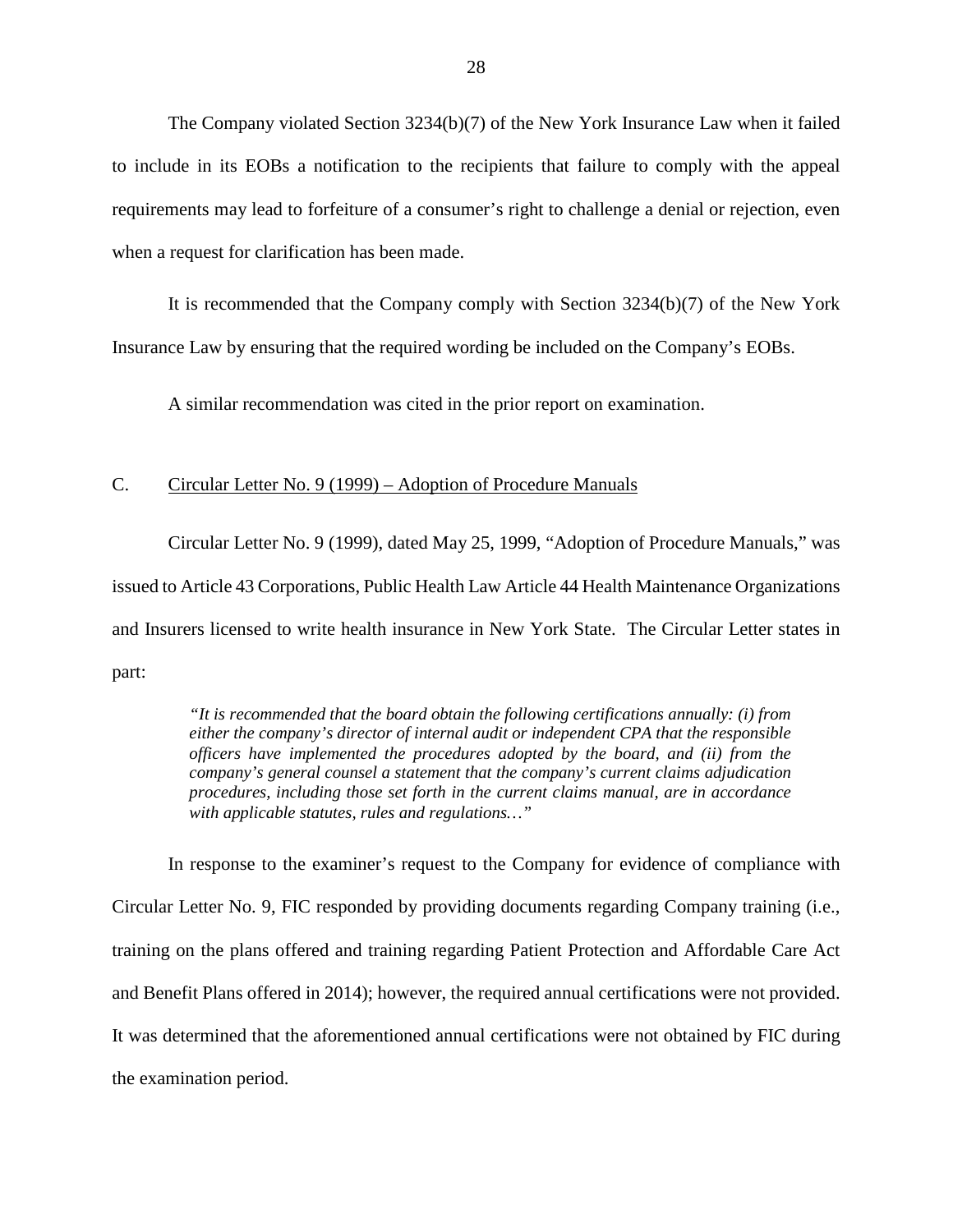It is recommended that FIC comply with the requirements of Circular Letter No. 9 (1999) by obtaining the requisite certifications and providing proper oversight over the Company's operations and regulatory requirements.

A similar recommendation was cited in the prior report on examination.

#### **6. STANDARDS FOR PROMPT, FAIR AND EQUITABLE SETTLEMENT OF CLAIMS FOR HEALTH CARE AND PAYMENTS FOR HEALTH CARE SERVICES ("PROMPT PAY LAW")**

Section 3224-a(a) of the New York Insurance Law, "Standards for prompt, fair and equitable settlement of claims for health care and payments for health care services" ("Prompt Pay Law"), requires all insurers to pay undisputed claims within 30 days of receipt of a claim that is transmitted via the internet or electronic mail, or 45 days of receipt of a claim submitted by other means, such as paper or facsimile. If such undisputed claims are not paid within the respective 30 or 45 days of receipt, interest may be payable.

Section 3224-a(a) of the New York Insurance Law states:

"Except in a case where the obligation of an insurer or an organization or corporation licensed or certified pursuant to article forty-three or forty-seven of this chapter or article forty-four of the public health law to pay a claim submitted by a policyholder or person covered under such policy ( "covered person") or make a payment to a health care provider is not reasonably clear, or when there is a reasonable basis supported by specific information available for review by the superintendent that such claim or bill for health care services rendered was submitted fraudulently, such insurer or organization or corporation shall pay the claim to a policyholder or covered person or make a payment to a health care provider within thirty days of receipt of a claim or bill for services rendered that is transmitted via the internet or electronic mail, or forty-five days of receipt of a claim or bill for services rendered that is submitted by other means, such as paper or facsimile."

Utilizing ACL software, the examiners conducted an analysis of the Company's compliance with the aforementioned statute. No problem areas were noted.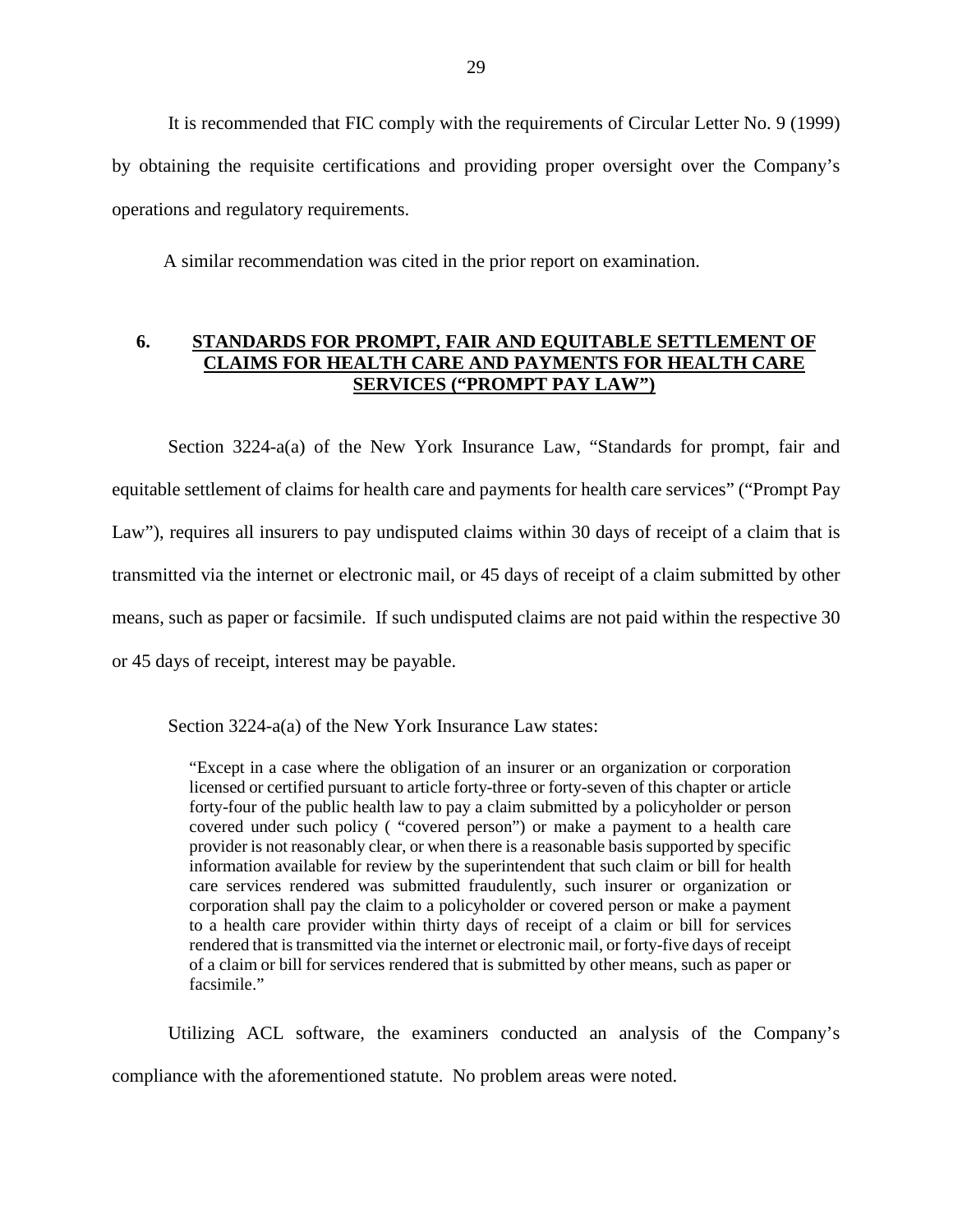#### **7. FACILITATION OF EXAMINATION**

Section 310(a)(3) of the New York Insurance Law states:

"The officers and agents of such insurer or other person shall facilitate such examination and aid such examiners in conducting the same so far as it is in their power to do so."

In order to conduct a thorough review of Market Conduct Activities, one of the critical pieces of information that is required is claims data. As a result, that data is requested early in the examination process and the examiner describes specifically what is required to be provided by the Company. It should be noted that the claims data that was provided by the Company initially was incomplete. After numerous follow-up requests, complete claims data was provided to the examiner.

Additionally, FIC was very slow to respond to many of the examiner's requests throughout the examination process, occasionally taking months for information to be provided.

It should be noted that the frequent lack of timely responses are a violation of Section 310(a)(3) of the New York Insurance Law.

It is recommended that the Company comply with Section  $310(a)(3)$  of the New York Insurance Law by ensuring that the information being provided is accurate, complete, and timely.

#### **8. SUBSEQUENT EVENTS**

Subsequent to the examination date, FIC conducted an internal analysis of its allocated expenses and determined that its cost allocation during the examination period was inaccurate. In correspondence with the Department dated January 16, 2016, the Company's Government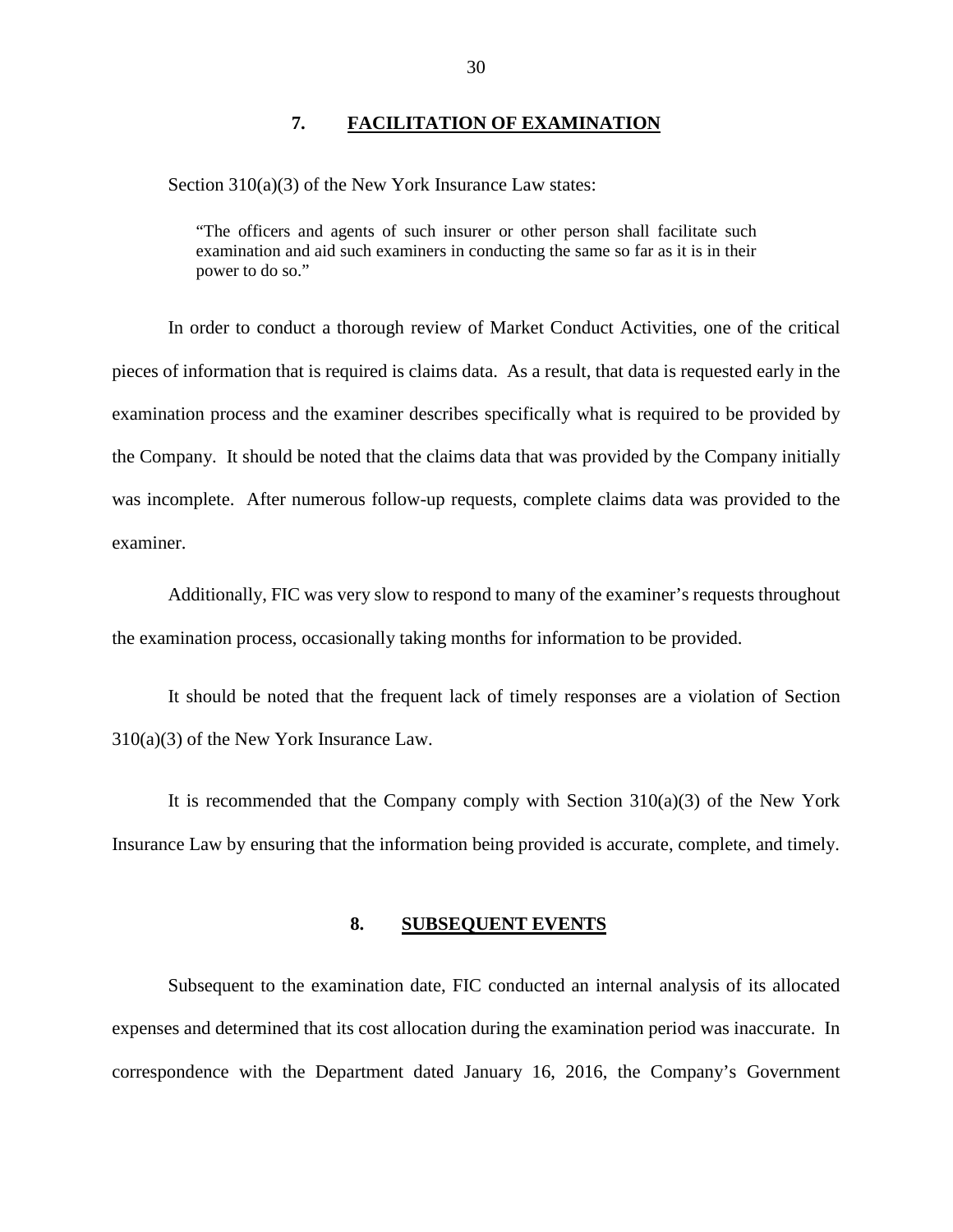Relations Officer ("GRO") stated that at least \$4M of expenses allocated to FIC's affiliates should have been allocated to FIC and therefore would not be due from affiliates. It was determined by BDO, FIC's then independent auditor, that the allocations would not be retrospectively adjusted. The GRO of FIC further stated that the affiliates have neither the revenue nor the assets to make payment on the inter-company receivables due to Freelancers Insurance Company and proposed to leave the balances as non-admitted and "forgive the debt" moving forward. As of December 31, 2015, FIC non-admitted \$11,370,792 in receivables due from affiliates. On March 16, 2016, the Department corresponded with the Company's management stating that it was permitting FIC to continue to report the receivables from affiliates as not-admitted; however, the debt should not be forgiven without the prior approval of the Department.

In late 2016, FIC engaged WithumSmith+Brown, PC ("WSB") to review the revised allocations of expenses between Freelancers Insurance Company and related entities for the periods 2011-2014, developed by FIC management, to determine the impact of the initial and revised allocation on the financial statements; specifically to determine if any required adjustment to the related party accounts was required. WSB reviewed the methodology used to calculate the allocations, including the reasonableness of the methodology as compared to the industry and their professional experience, and to determine if the allocations were performed in accordance with the methodology employed by FIC. WSB concluded that FIC's management was following the allocation methodology appropriately and that based upon their analysis against industry benchmarks, the revised expenses appear to be consistent with those reported by each company's industry counterparts. As such, WSB deemed the revised methodology utilized by management to be reasonable and that it provides for an appropriate allocation of expenses to FIC. The revised allocation for years 2011 through 2014 resulted in an additional \$3.6 million in expenses being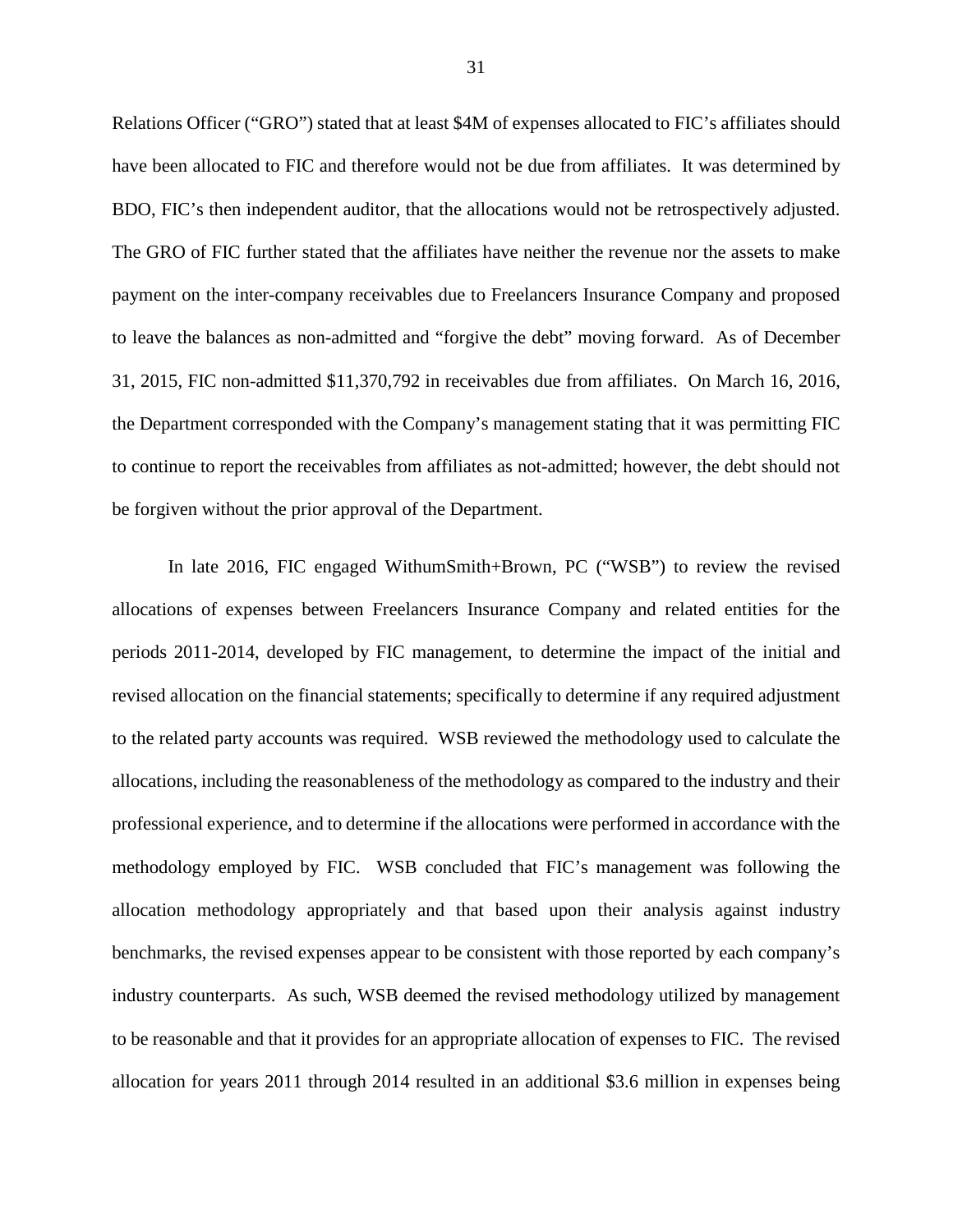allocated to FIC. WSB was subsequently asked to prepare an addendum to their initial report to review the years 2009 and 2010. The revised allocation for years 2009 and 2010 resulted in an additional \$1.9 million in expenses being allocated to FIC.

To implement the corrections FIC deemed appropriate, FIC recorded adjusting allocation entries in both 2016 and 2017 to reflect its revised allocation methodology, thus reducing the asset and corresponding non-admitted inter-company receivable balances by approximately \$5.5 million. At December 31, 2017, the remaining non-admitted inter-company receivable balance was \$5,940,375. The amount of the non-admitted inter-company receivables remained at \$5,940,375 through the September 30, 2018 quarterly statement filing. After several meetings between the Department and FIC Management, it was determined that any write-off of the remaining \$5.9 million inter-company balances owed to FIC should be decided upon, and voted on, by FIC's Board of Directors. At a meeting held on December 12, 2018, FIC's Board of Directors approved, by unanimous vote, to write off the inter-company receivables to FIC from Freelancers Union, Inc. and Working Today. As of December 31, 2018, FIC reported a write off of \$5,940,375 of affiliated receivable balances and \$0 (zero) on the assets page of its filed financial statement, for its Receivable from Parent, Subsidiaries and Affiliates account.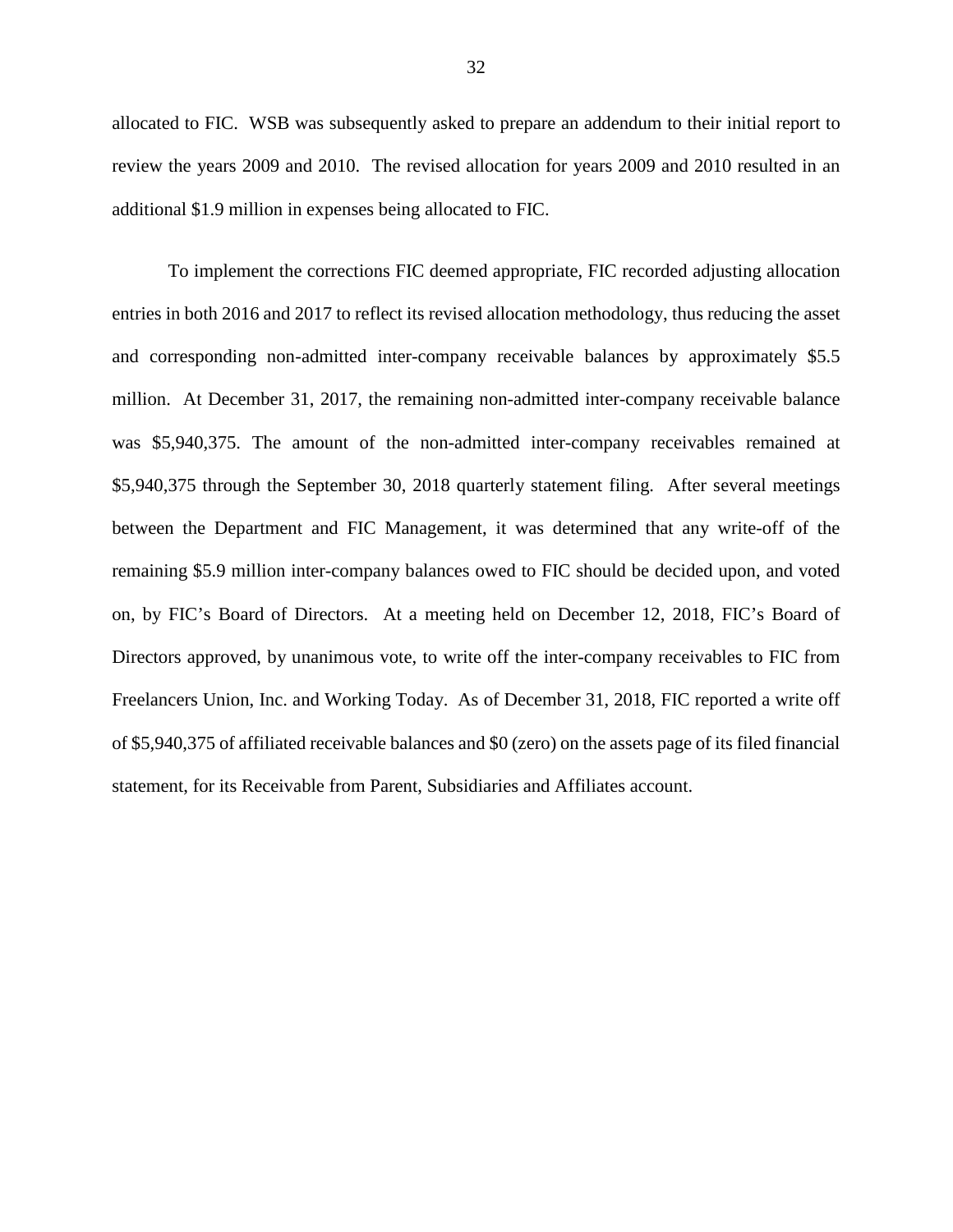#### **9. COMPLIANCE WITH PRIOR REPORT ON EXAMINATION**

The prior report on examination as of December 31, 2009, contained the following thirty

(30) comments and recommendations (page number refers to the prior report on examination):

#### **ITEM NO. PAGE NO.**

#### Management and Controls

1. It is recommended that the Board of Directors of the Company follow prudent business practices by ensuring that its executive management, at all times, are employees of the Company. 9

*The Company has complied with this recommendation.*

2. It is recommended that the Board of Directors implement a viable plan of succession, including staffing Freelancers with Vice-Presidents who can duly perform or assume the duties of the President, if called upon by the Board. 10

*The Company has complied with this recommendation.*

Reinsurance

3. It is recommended that the Company, with regard to its reinsurance agreements, state in the agreements that such exclusion does not apply to Freelancer's Union, Inc., as an association group. 13

*The Company has complied with this recommendation.*

Holding Company System

4. It is recommended that the Company comply with Sections 1505(d)(1) and 1505(d)(3) of the New York Insurance Law relative to transactions with members of its holding company system. 18

> *The Company has not complied with this recommendation. A similar recommendation is included in this report.*

5. It is recommended that the Company comply with Department Regulation 52, Parts 80-1.2 and 80-1.4 with regard to its HC-1 Annual Registration Statement filings. 20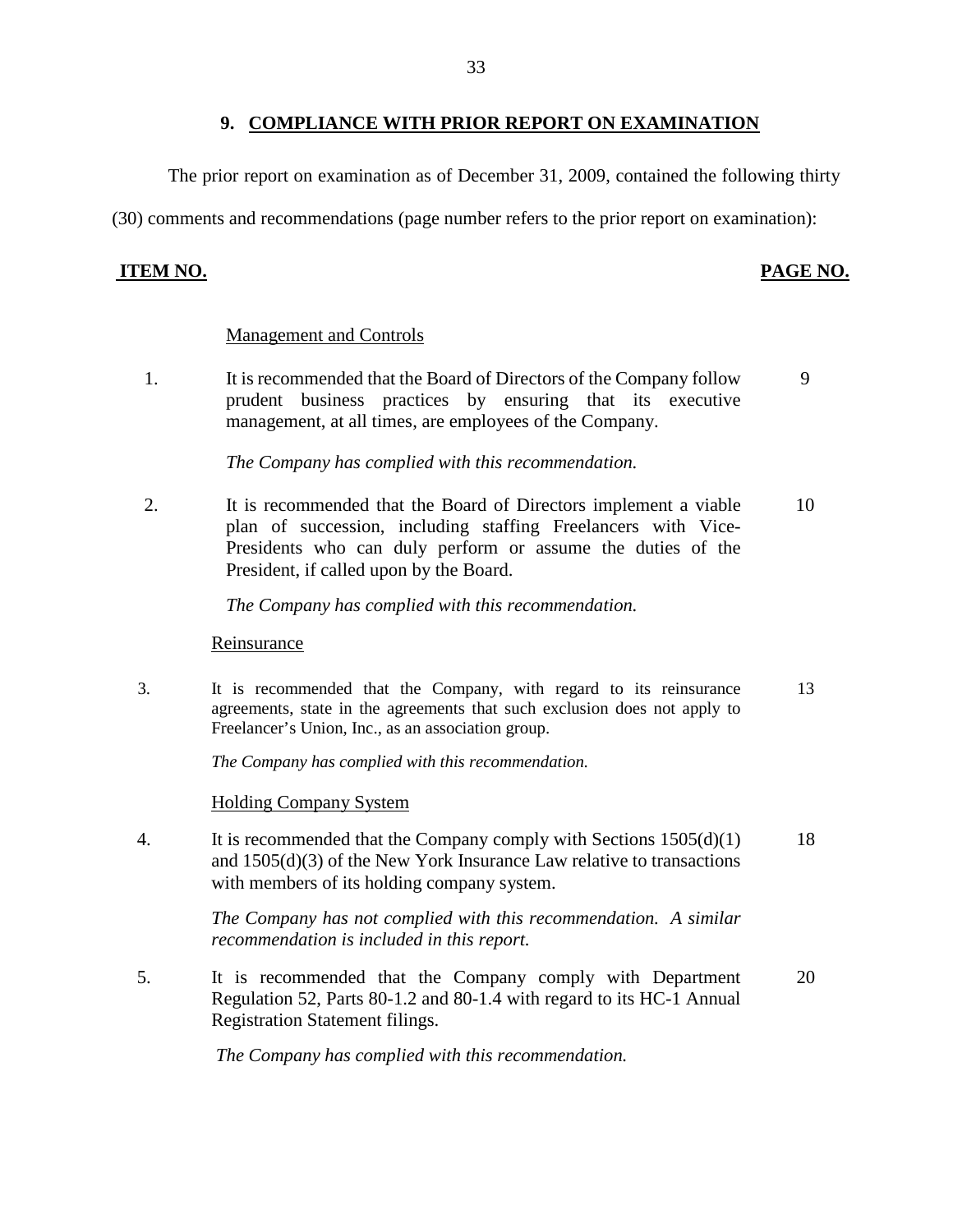### **ITEM NO. PAGE NO.**

#### Allocation of Expenses

6. It is recommended that the Company comply with the requirements of Sections 1505(a) and (b) of the New York Insurance Law with regard to transactions within its holding company system. 22

*The Company has complied with this recommendation.*

7. It is also recommended that the Company comply with Part 106.6 of Department Regulation 30 by maintaining proper records to support the allocation percentages used for its expenses. 23

*The Company has complied with this recommendation.*

8. It is recommended that Freelancers refrain from reimbursing FUI for allocated expenses that are the direct costs of FUI only, and that it classify expense groups in compliance with SSAP No. 70. 23

*The Company has complied with this recommendation.*

9. It is also recommended that all expenses paid by Freelancers which are directly allocated to expenses of FUI, including FUI's fund raising and social and political activities, be repaid with interest, to Freelancers. It is further recommended that the Company's officers abide by their fiduciary duty in regard to the management of the Company's operations and finances. 24

*The Company has complied with this recommendation.*

#### Accounts and Records

10. It is recommended that Freelancers establish internal control procedures to address the current practice that allows Company signatories to have the sole authority to authorize large transfers of funds from the Company's bank accounts. 24

*The Company has complied with this recommendation.*

11. It is further recommended that the Company's procedures be amended to include policies that grant to the Company's officers and employees check signing authority that is commensurate with their job title and responsibilities. In addition, a policy should be developed that requires multiple signatures / approvals for checks and wire transfers above a defined amount. 25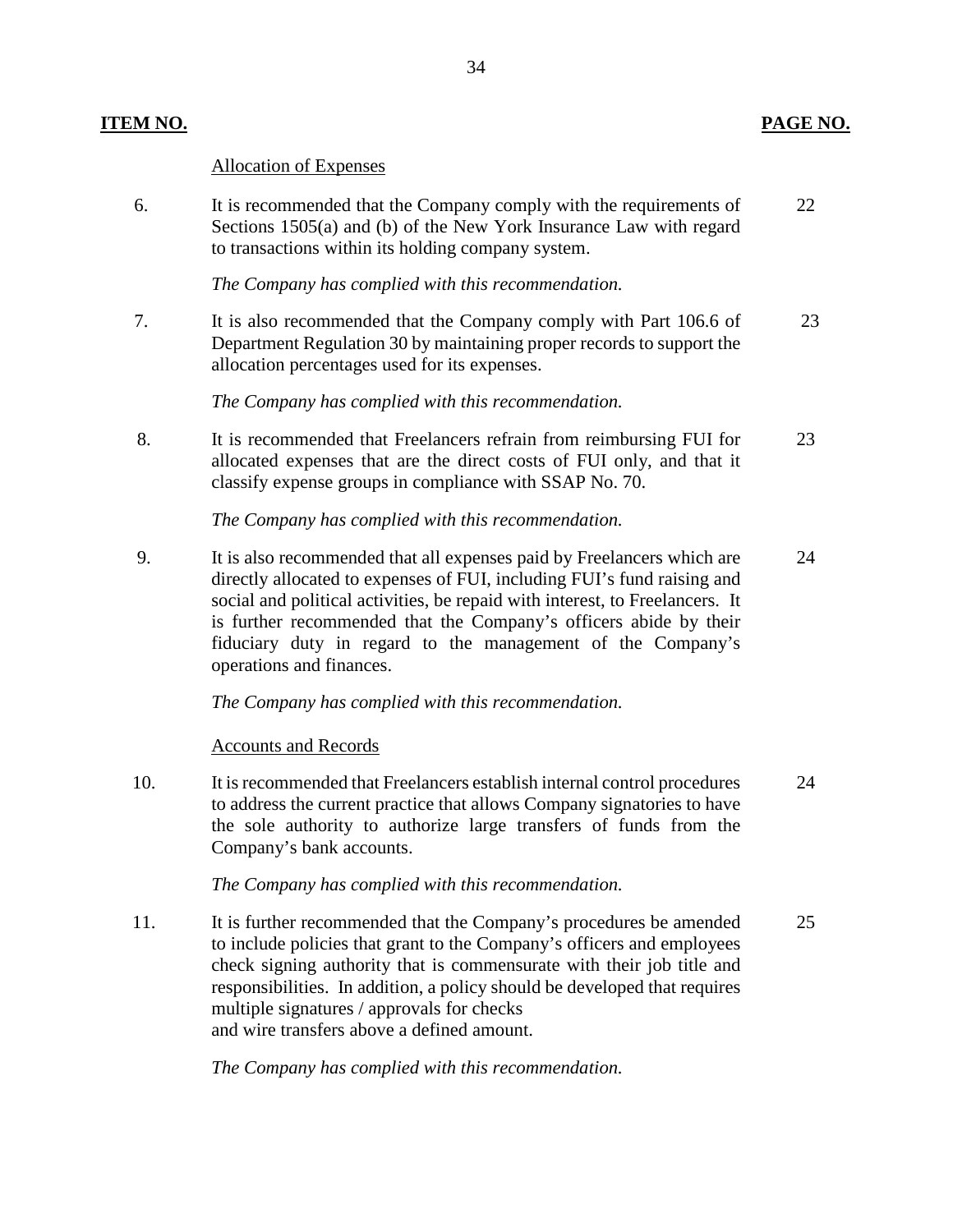#### **ITEM NO. PAGE NO.**

#### Accounts and Records (Cont'd.)

12. It is recommended that all funds belonging to the Company reside in accounts under its control and that such funds be moved or transferred to FUI only as needed, and with proper authorization, to pay debts and other expenses related to its operations. 26

*The Company has complied with this recommendation.*

13. It is recommended that the Company comply with Paragraph 6 of SSAP No. 55 when determining liabilities for unpaid claims and claim adjustment expenses incurred under its accident and health contracts. 28

*The Company has complied with this recommendation.*

14. It is also recommended that the Company comply with the requirements of Section 1303 of the New York Insurance Law when determining liability amounts for unpaid claims and claim adjustment expenses incurred under its accident and health contracts. 28

*The Company has complied with this recommendation.*

15. It is also recommended that the Company exercise greater oversight of its claims processing by its third-party administrator. 28

*The Company has complied with this recommendation.*

16. It is recommended that the Company comply with the requirements of Section 1217 of the New York Insurance Law and Department Regulation 152, respectively, with regard to the Company's payment of expenses and also its maintenance of related records. 29

*The Company has complied with this recommendation.*

17. It is recommended that the Company execute a bank custodial agreement for the safekeeping of Freelancers' invested assets. Such custodial agreement should comply with the requirements of Section 3, Item F of the NAIC Financial Condition Examiners Handbook. 30

> *The Company has not complied with this recommendation. A similar recommendation is included in this report.*

Unsecured Loans

18. It is recommended that the Company comply with the requirements of Section  $4207(b)(1)$  of the New York Insurance Law with regard to approval of dividends. 36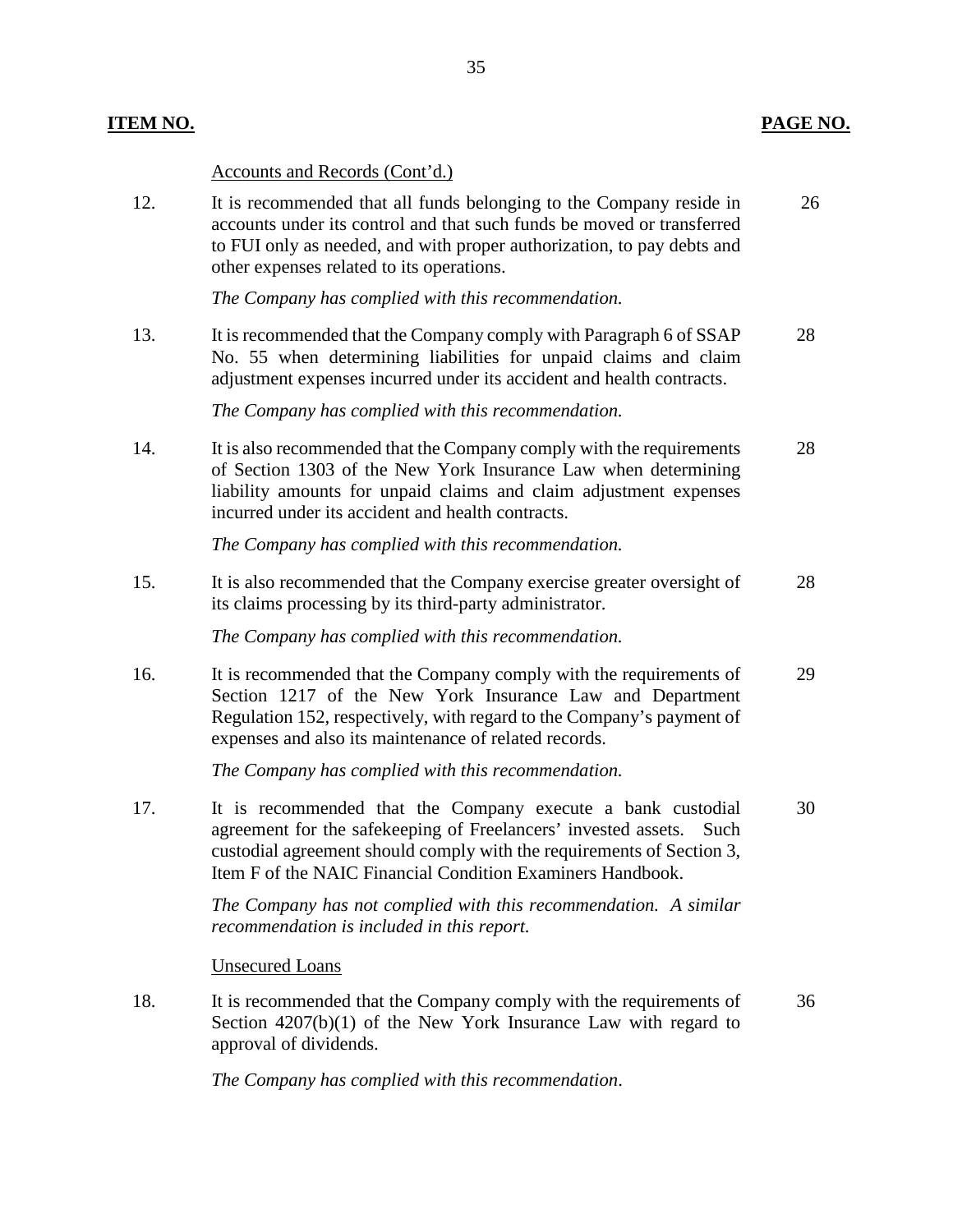#### **ITEM NO. PAGE NO.**

#### Consumer Complaints

19. It is recommended that the Company correctly identify those claims that address pre-existing conditions and process such claims appropriately. *The Company has complied with this recommendation.* 39

39

20. It is also recommended that claims be paid within the timeframe mandated by the Prompt Pay Law (Section 3224-a(a) of the New York Insurance Law) and that appropriate interest be paid as required by

> statute (Section 3224-a(c) of the New York Insurance Law). *The Company has complied with this recommendation.*

21. It is recommended that the Company, based on the corrective actions discussed with the Department's Consumer Assistance Unit, continue to assess and monitor the effectiveness of the policies and procedures implemented by the Company to address member billing, enrollment, and claims processing related matters. 41

*The Company has complied with this recommendation.*

Claims Processing

22. It is recommended that Freelancers implement the procedures necessary to ensure that it provides proper oversight of its claims processing vendor(s). 43

*The Company has complied with this recommendation.*

23. It is recommended that the Company comply with the items set forth in Department Circular Letter No. 9 (1999). 44

*The Company has complied with this recommendation.*

#### Prompt Pay Law

24. It is recommended that the Company take steps to ensure that the provisions of Section 3224-a(a) of the New York Insurance Law are fully implemented and complied with. 46

*The Company has complied with this recommendation.*

25. It is also recommended that the Company take steps to ensure that the provisions of Section 3224-a(c) of the New York Insurance Law, regarding the payment of interest, are fully implemented and complied with by Freelancers. 46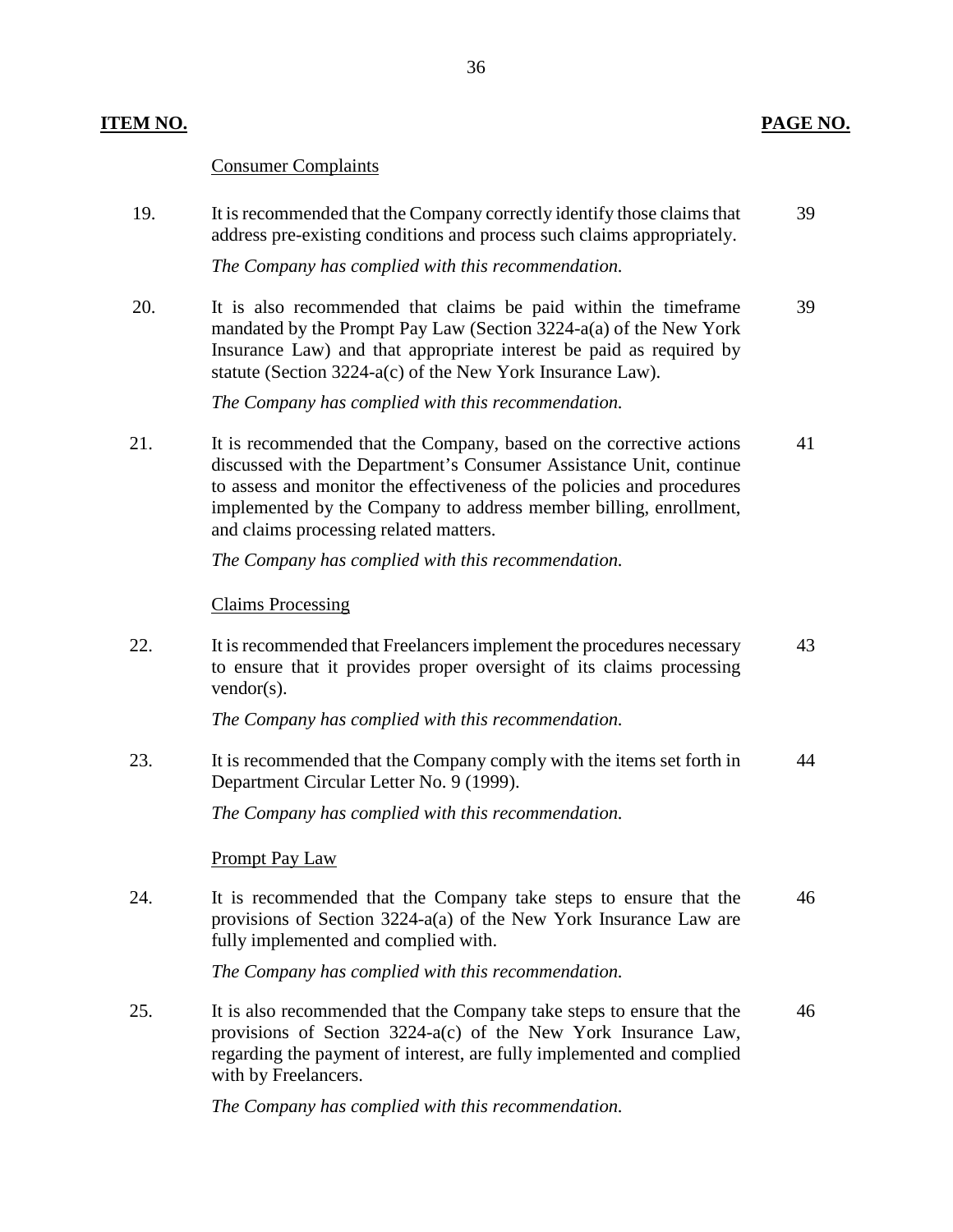47

### **ITEM NO. PAGE NO.**

#### Explanation of Benefits Statements

26. It is recommended that the Company comply with Section 3234(b)(7) of the New York Insurance Law by ensuring that the required wording be included on the Company's EOBs.

> *The Company has not complied with this recommendation. A similar recommendation is included in this report.*

27. It is recommended that the Company refrain from the systematic practice of denying claims based on pre-existing conditions without having received sufficient, credible medical information necessary to render such decision. 48

*The Company has complied with this recommendation.*

28. It is also recommended that the Company comply with Section 3234(b)(6) of the New York Insurance Law and revise the verbiage on its Explanation of Benefits to indicate a pre-existing condition investigation is ongoing, whenever additional information related to pre-existing condition is needed to fully adjudicate the claim. 48

*The Company has complied with this recommendation.*

29. It is further recommended that the Company comply with Section 3234(b)(6) of the New York Insurance Law by providing, when applicable, on EOBs, the denial code(s) that reflect the basis and specific explanation(s) for any denial of payments. 48

*The Company has complied with this recommendation.*

#### Advertising and Marketing

30. It is recommended that the Company comply with the requirements of Department Regulation 34 with regard to its advertising and marketing materials 49

> *Due to FIC's exit from the health insurance market and its limited advertising in 2014, a review of the Company's marketing and advertising was not conducted.*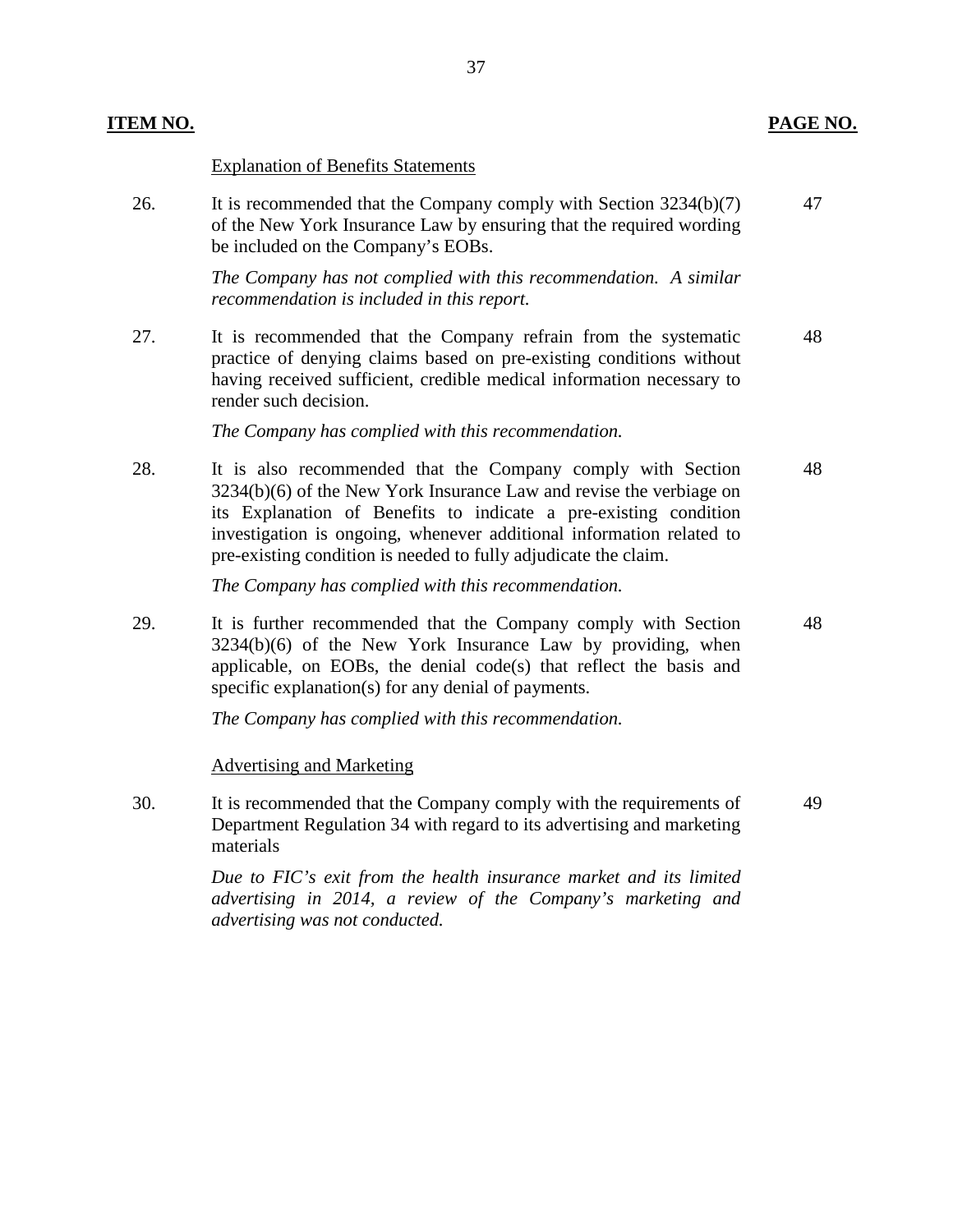## **10. SUMMARY OF COMMENTS AND RECOMMENDATIONS**

# **ITEM PAGE NO.**

## A. Management and Controls

its Audit Committee membership.

|    |      | i. It is recommended that the Company hold Board meetings regularly, at<br>least quarterly, so that the Directors can discharge their responsibility to<br>oversee the Company's operations, strategies and policies.                                                          | 6      |
|----|------|--------------------------------------------------------------------------------------------------------------------------------------------------------------------------------------------------------------------------------------------------------------------------------|--------|
|    | ii.  | It is recommended that Board members attend at least 50% of the<br>meetings they are eligible to attend.                                                                                                                                                                       | $\tau$ |
|    | iii. | It is also recommended that Board members who are unable or unwilling<br>to consistently attend meetings resign or be replaced.                                                                                                                                                | $\tau$ |
|    | iv.  | It is recommended that the Company exercise greater care when<br>completing its financial statements.                                                                                                                                                                          | $\tau$ |
|    | V.   | It is recommended that FIC's Board minutes clearly reflect the names of<br>those members who are elected to serve as Directors of its Board.                                                                                                                                   | $\tau$ |
| Β. |      | <b>Audit Committee Charter</b>                                                                                                                                                                                                                                                 |        |
|    | i.   | It is recommended that FIC comply with its Audit Committee Charter<br>by having no more than one member from its Finance Committee serve<br>on its Audit Committee.                                                                                                            | 8      |
|    | ii.  | It is also recommended that FIC fully comply with its Audit Committee<br>Charter by having its Audit Committee meeting no less than twice<br>annually, and its Executive Session annually.                                                                                     | 8      |
| C. |      | <b>Audit Committee Membership</b>                                                                                                                                                                                                                                              |        |
|    | i.   | It is recommended that FIC comply with Section 89.12(e) of Insurance<br>Regulation 118 by providing written notification to the Department,<br>within thirty (30) days of any change to its Audit Committee<br>membership and a description of the reason for any such change. | 9      |
|    | ii.  | It is also recommended that FIC comply with Section $243.2(b)(8)$ of<br>Insurance Regulation 152 by maintaining all records of changes made to                                                                                                                                 | 9      |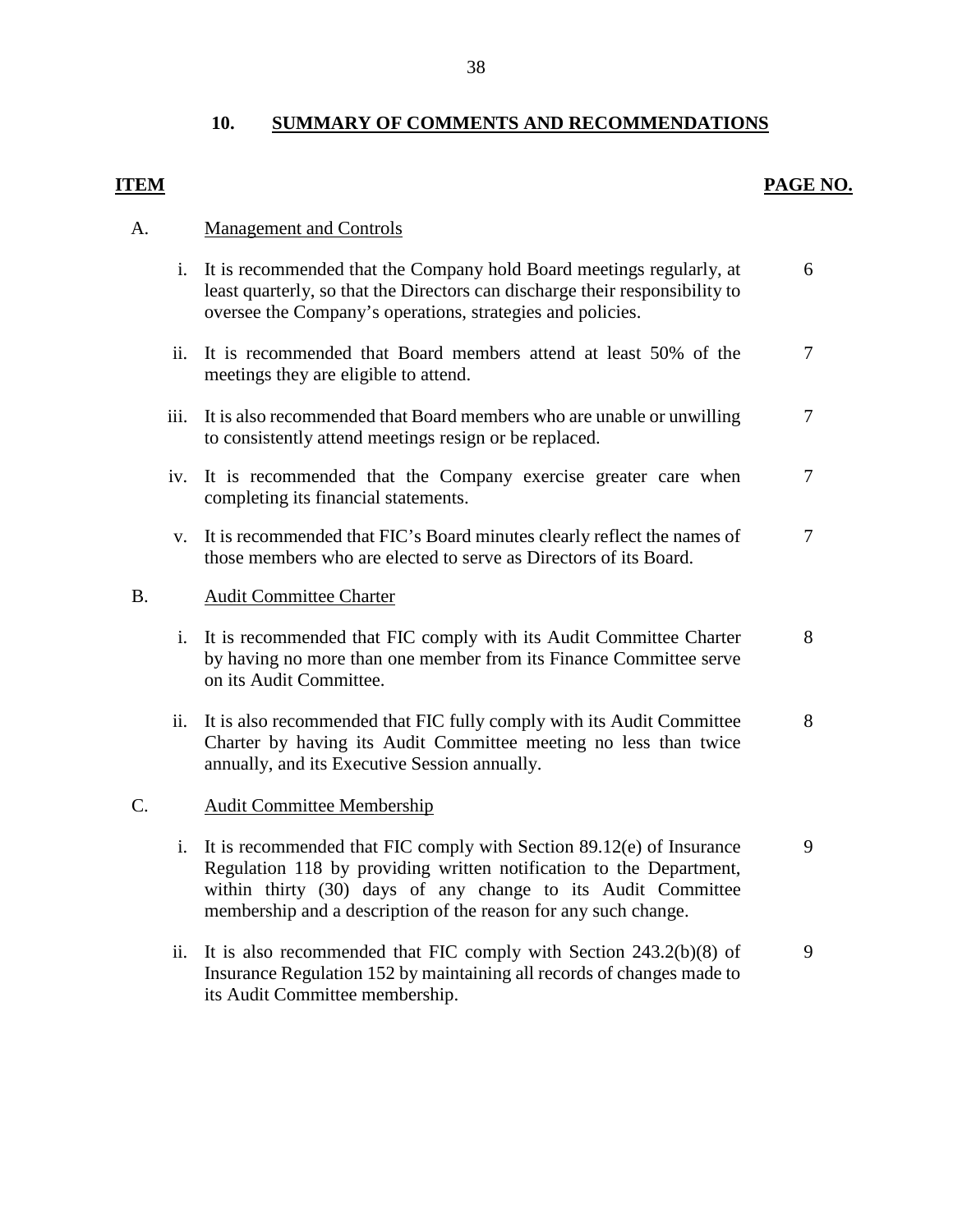#### D. Holding Company System

- i. It is also recommended that all material inter-company transactions be discussed and approved by the Company's Board and that such approvals be reflected in the respective Board minutes. 15
- ii. It is also recommended that FIC not allow such large inter-company receivables to remain outstanding and that it be more aggressive in obtaining receipt of the overdue receivable balances. 15
- E. Dividends
	- i. It is recommended that the Company comply with the requirements of Section 4207(b)(1) of the New York Insurance Law by obtaining the Superintendent's approval before declaring and distributing any dividends exceeding the lesser of 10% of its capital and surplus or 100% of its adjusted net income earned, as shown on its last statement on file with the Superintendent. 16
	- ii. It is also recommended that the Company exercise due care when completing its financial statements. 16

#### F. Accounts and Records

- i. It is recommended that the Company comply with the requirements of Section  $1505(d)(1)$  of the New York Insurance Law with regards to loans and extension of credit to members of its holding company system. 17
- ii. It is recommended that FIC and its affiliates comply with the terms of their Inter-company Leasing Agreement by invoicing the receiving party for shared third-party services on a monthly basis and for the receiving party to pay the invoice within thirty (30) days of receipt, unless it objects in writing to the invoice within such time period. 18
- iii. It is recommended that all funds belonging to the Company reside in accounts under its control and that such funds be moved or transferred to FUI only as needed, and with proper Department approval and authorization, where applicable, to pay debts and other expenses related to its operations. 19

A similar recommendation was cited in the prior report on examination.

iv. It is recommended that Freelancers comply with the provisions of the Group Contract by paying the total of all billed premiums on or before the due date. 20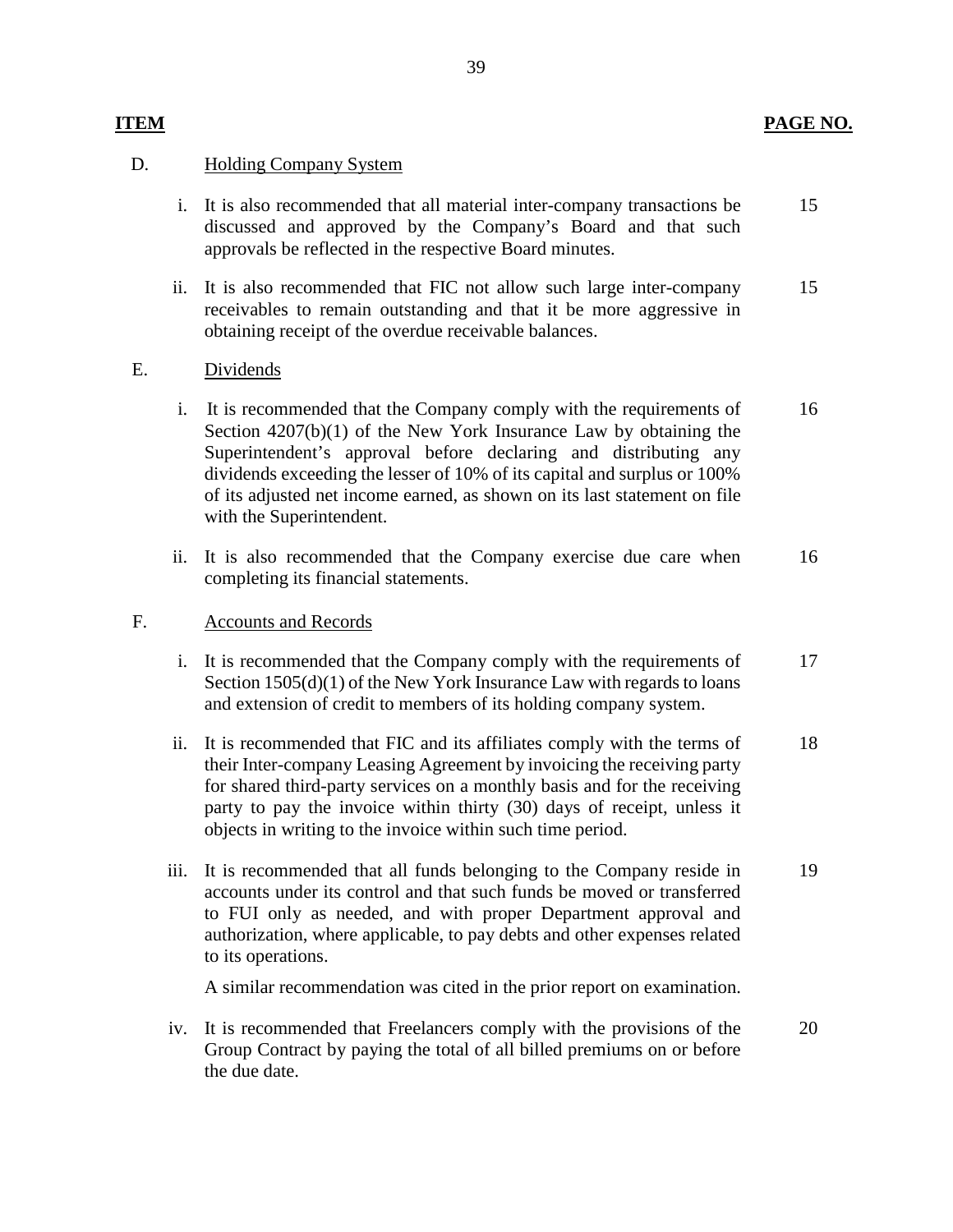#### **ITEM PAGE NO.**

#### Accounts and Records (Cont'd.)

v. It is recommended that the Company execute a bank custodial agreement for the safekeeping of Freelancers' invested assets. Such custodial agreement should comply with the requirements of Section 1, Item F of the *NAIC Financial Condition Examiners Handbook*. 21

A similar recommendation was cited in the prior report on examination.

#### G. Explanation of Benefits Statements

It is recommended that the Company comply with Section 3234(b)(7) of the New York Insurance Law by ensuring that the required wording be included on the Company's EOBs. 28

A similar recommendation was cited in the prior report on examination.

#### H. Circular Letter No. 9 (1999) – Adoption of Procedure Manuals

It is recommended that FIC comply with the requirements of Circular Letter No. 9 (1999) by obtaining the requisite certifications and providing proper oversight over the Company's operations and regulatory requirements. 29

A similar recommendation was cited in the prior report on examination.

#### I. Facilitation of Examination

It is recommended that the Company comply with Section  $310(a)(3)$  of the New York Insurance Law by ensuring that the information being provided is accurate, complete, and timely. 30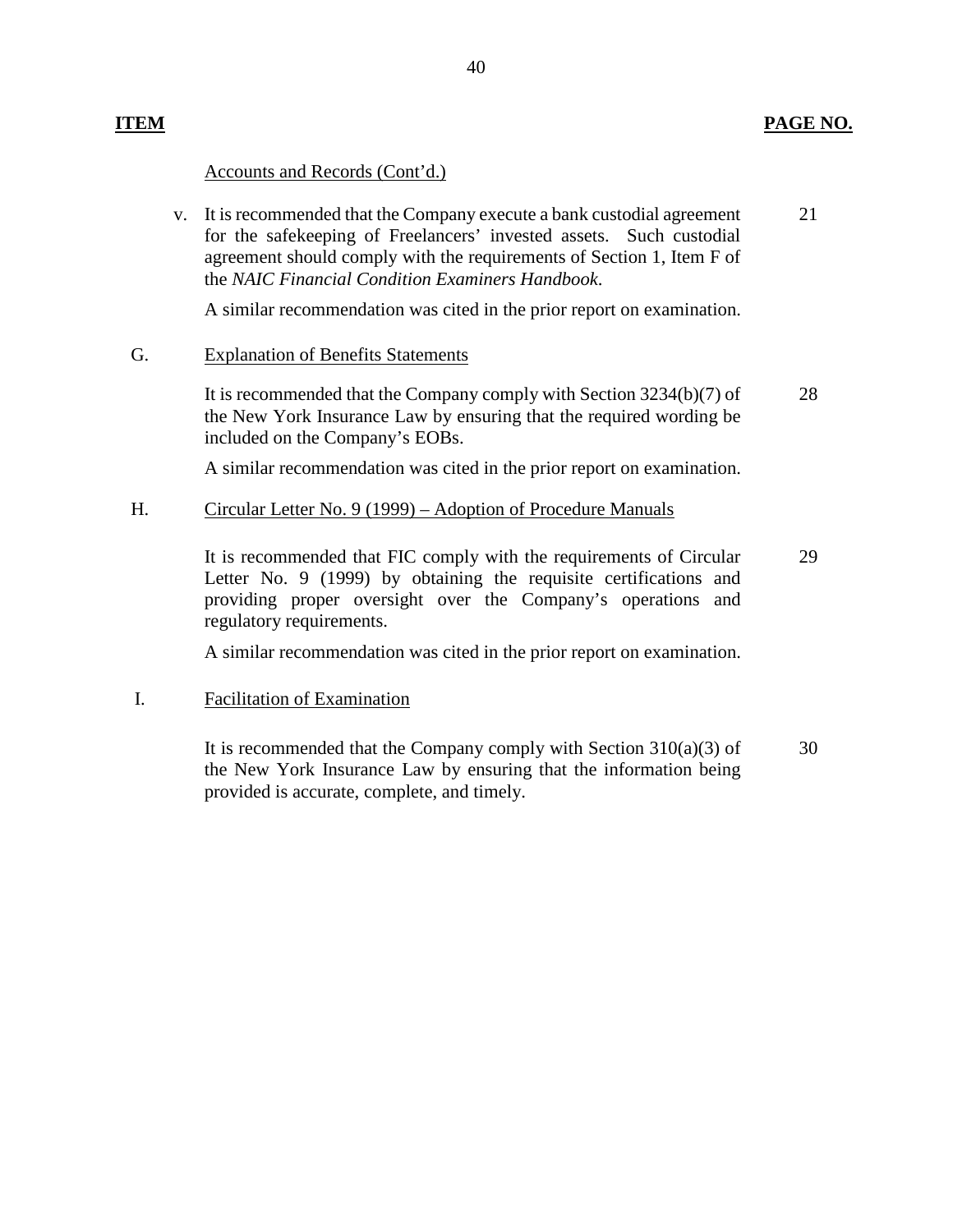Respectfully submitted,

Victor Estrada Senior Insurance Examiner

STATE OF NEW YORK )  $)$ SS. ) COUNTY OF NEW YORK)

VICTOR ESTRADA, being duly sworn, deposes and says that the foregoing

 $\overline{\phantom{a}}$  , which is a set of the set of the set of the set of the set of the set of the set of the set of the set of the set of the set of the set of the set of the set of the set of the set of the set of the set of th

report submitted by him is true to the best of his knowledge and belief.

 $\overline{\phantom{a}}$  , which is a set of the set of the set of the set of the set of the set of the set of the set of the set of the set of the set of the set of the set of the set of the set of the set of the set of the set of th Victor Estrada

Subscribed and sworn to before me this \_\_\_\_ day of \_\_\_\_\_\_\_\_\_ 2019.